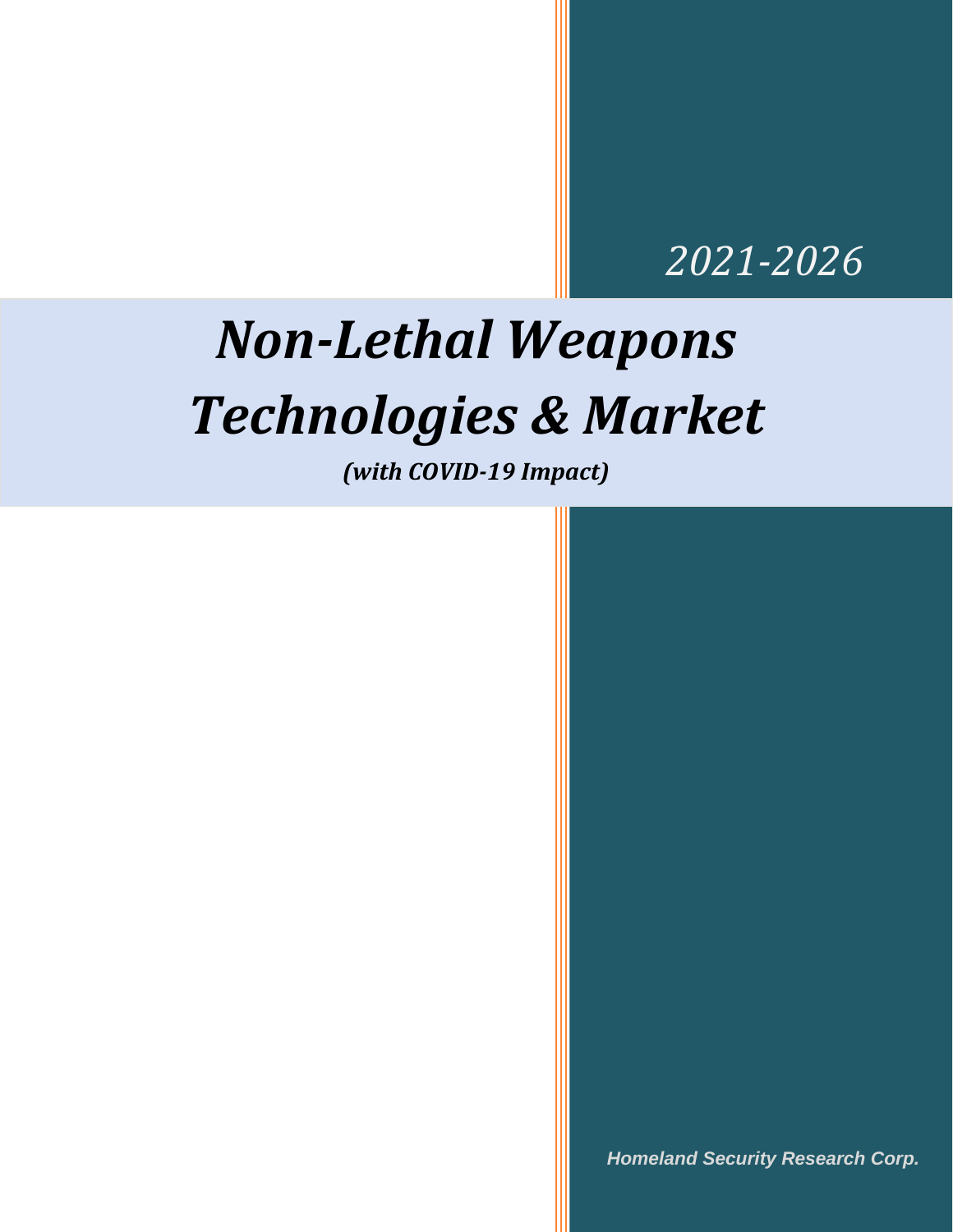# *Non-Lethal Weapons Technologies & Market*

*(with COVID-19 Impact)*

### *Vol.1*

*[Homeland Security Research Corp. \(HSRC\)](http://www.homelandsecurityresearch.com/) is an American Israeli market intelligence & technology research firm specializing in Homeland Security (HLS) & Public Safety (PS) Industry. HSRC provides premium market off-the-shelf and custom reports on present and emerging technologies and industry expertise, enabling global clients to gain time-critical insight into business opportunities. HSRC's clients include the EU, NATO, US Congress, DHS, DOD, and US Congress GAO, among others, as well as Law enforcement, Counter Terror & Public Safety government agencies in Japan, Korea, Taiwan, Israel, Canada, UK, Germany, Australia, Sweden, Finland, Singapore. With over 1150 private sector clients (75% repeat customers), including major defense and security vendors, and Fortune 2000 companies. HSRC earned the reputation as the industry Gold Standard for Homeland Security & Public Safety market reports.* 

*Washington D.C. 20004, 601 Pennsylvania Ave., NW Suite 900, Tel: 202-455-0966, [info@hsrc.biz,](mailto:info@hsrc.biz) [www.homelandsecurityresearch.com](http://www.homelandsecurityresearch.com/)*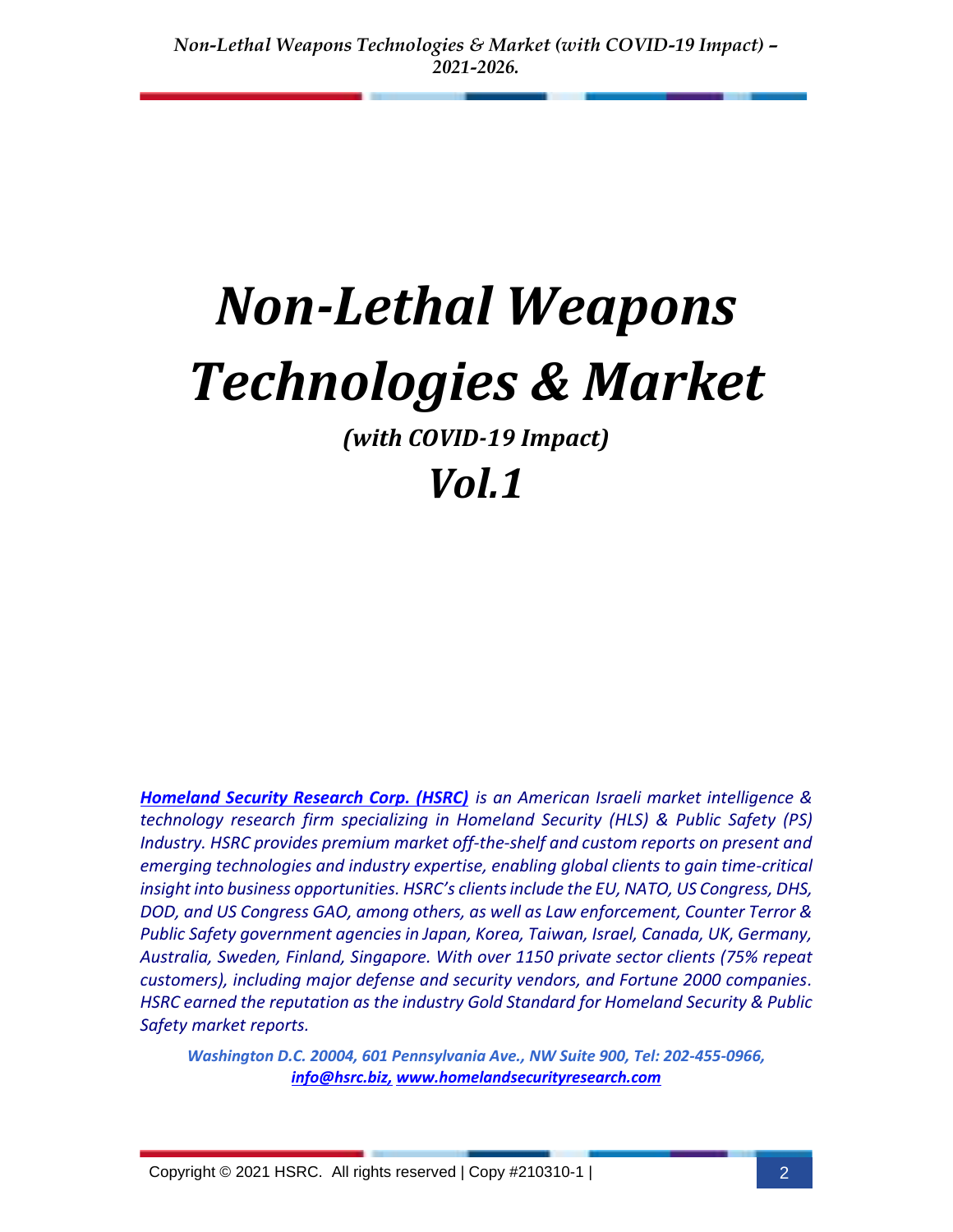### **Table of Contents**

| 1              | 1.1<br>1.2<br>1.3<br>1.3.1<br>1.3.2<br>1.3.3 | Global Non-Lethal Weapons Market Research Vectors 21                                                                           |  |
|----------------|----------------------------------------------|--------------------------------------------------------------------------------------------------------------------------------|--|
| $\overline{2}$ | 2.1<br>$2.2\phantom{0}$                      | COVID-19 Impact on the Non-Lethal Weapons Market 26<br>Example: COVID-19 Impact on the Global Air Passenger                    |  |
| 3              |                                              |                                                                                                                                |  |
| 4              |                                              |                                                                                                                                |  |
| 5              | 5.1<br>5.2<br>5.3<br>5.4                     |                                                                                                                                |  |
| 6              |                                              | <b>Competitive Analysis: Market Barriers to New Entry,</b><br><b>Supplier Power, Buyer Power, Barriers to Substitution and</b> |  |
| 7              | 7.1<br>7.2<br>7.3                            | The Non-Lethal Weapons Industry Primary Activities 41                                                                          |  |
|                |                                              |                                                                                                                                |  |
| 8              | 8.1                                          | Non-Lethal Weapons Market Size by Technology-2019-                                                                             |  |
|                | 8.2<br>8.3                                   | Non-Lethal Weapons Market Dynamics - 2019-2026 43                                                                              |  |
| 9              | 9.1<br>9.2<br>9.3                            | Blunt Impact NLW Market Dynamics - 2019-2026  45                                                                               |  |
| 10             | 10.1<br>10.2                                 | Disperse NLW Market Dynamics - 2019-2026  47                                                                                   |  |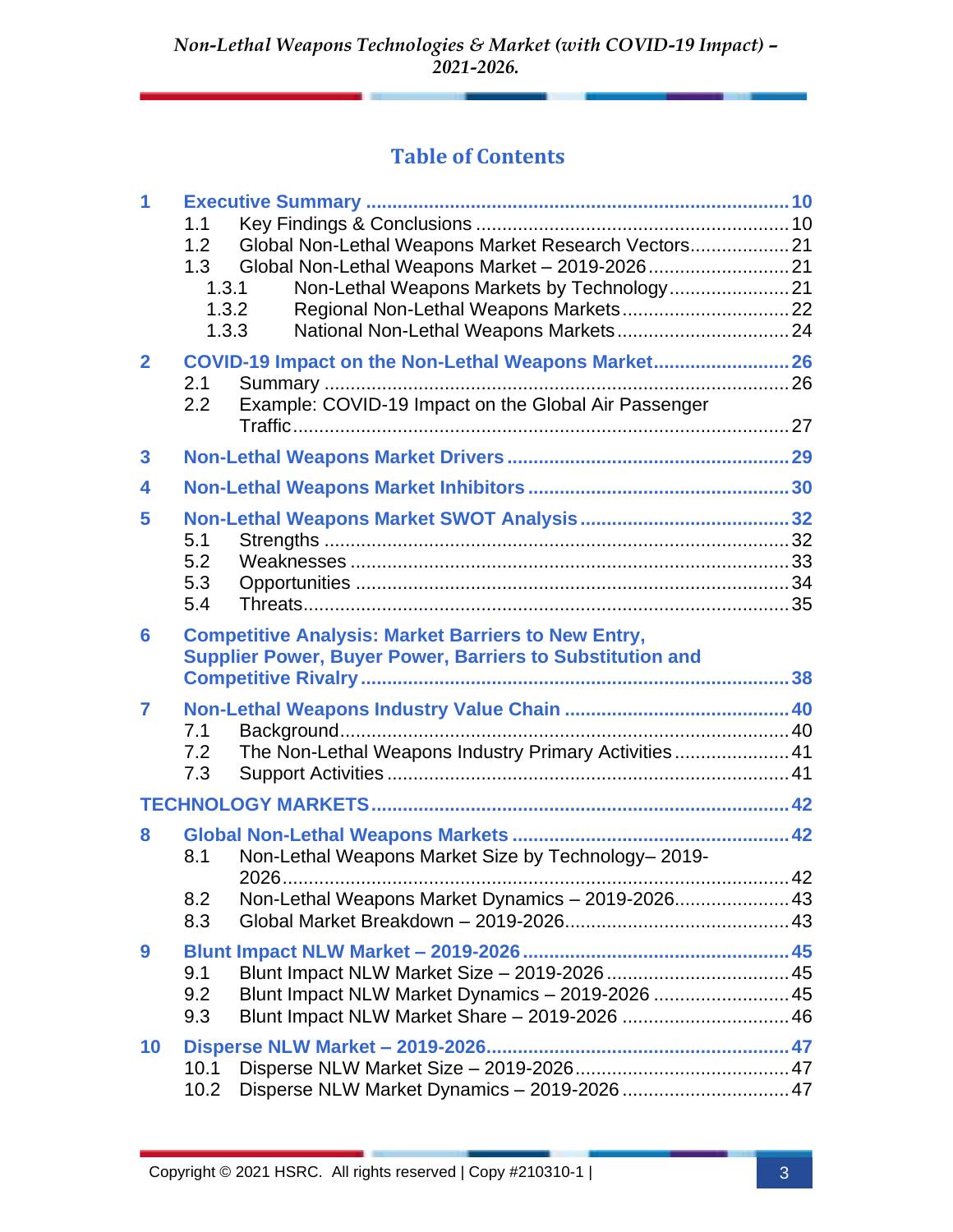|    | 10.3                 |                                                                                                                                                             |  |
|----|----------------------|-------------------------------------------------------------------------------------------------------------------------------------------------------------|--|
| 11 | 11.1<br>11.2<br>11.3 | Anti-Vehicle NLW Market Dynamics - 2019-2026  49                                                                                                            |  |
| 12 | 12.1<br>12.2<br>12.3 | Non-Lethal Ammunition Market Size - 2019-202651<br>Non-Lethal Ammunition Market Dynamics - 2019-2026 51<br>Non-Lethal Ammunition Market Share - 2019-202652 |  |
| 13 | 13.1<br>13.2<br>13.3 | Other Non-Lethal Weapons Markets - 2019-202653<br>Other Non-Lethal Weapons Markets Dynamics - 2019-                                                         |  |
|    |                      |                                                                                                                                                             |  |
| 14 | 14.1<br>14.2         | Regional Non-Lethal Weapons Markets Dynamics - 2019-                                                                                                        |  |
|    | 14.3                 |                                                                                                                                                             |  |
| 15 | 15.1<br>15.2         | North America Non-Lethal Weapons Market Dynamics -                                                                                                          |  |
|    | 15.3                 |                                                                                                                                                             |  |
| 16 | 16.1<br>16.2         | Latin America Non-Lethal Weapons Market Dynamics -                                                                                                          |  |
|    |                      |                                                                                                                                                             |  |
| 17 | 17.2                 | Europe Non-Lethal Weapons Market Dynamics - 2019-                                                                                                           |  |
|    | 17.3                 |                                                                                                                                                             |  |
| 18 |                      | Middle East & Africa Non-Lethal Weapons Market 63                                                                                                           |  |
|    | 18.1<br>18.2         | Middle East & Africa Non-Lethal Weapons Market                                                                                                              |  |
|    | 18.3                 |                                                                                                                                                             |  |
| 19 |                      |                                                                                                                                                             |  |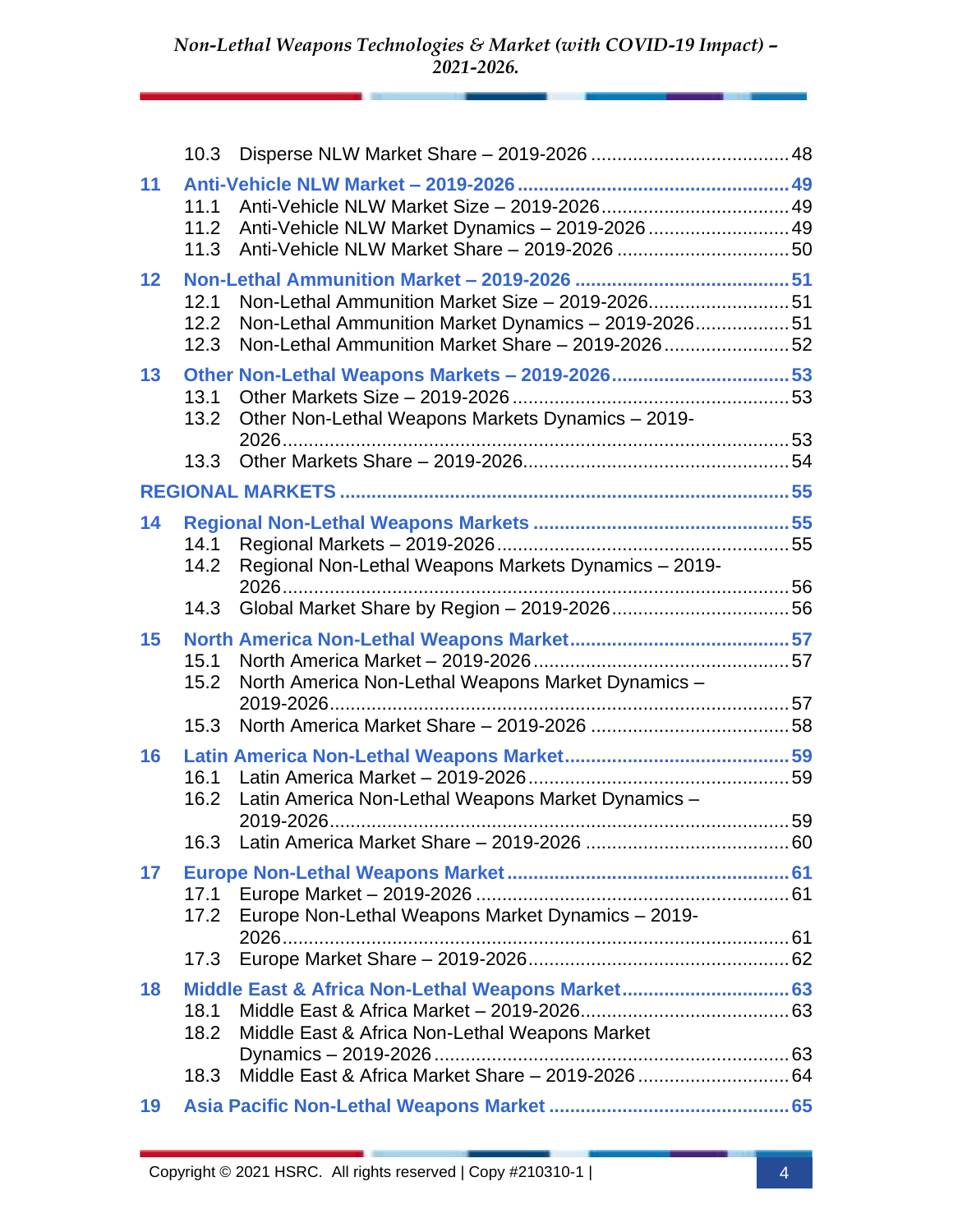| 19.2 Asia Pacific Non-Lethal Weapons Market Dynamics - 2019- |  |
|--------------------------------------------------------------|--|
|                                                              |  |
|                                                              |  |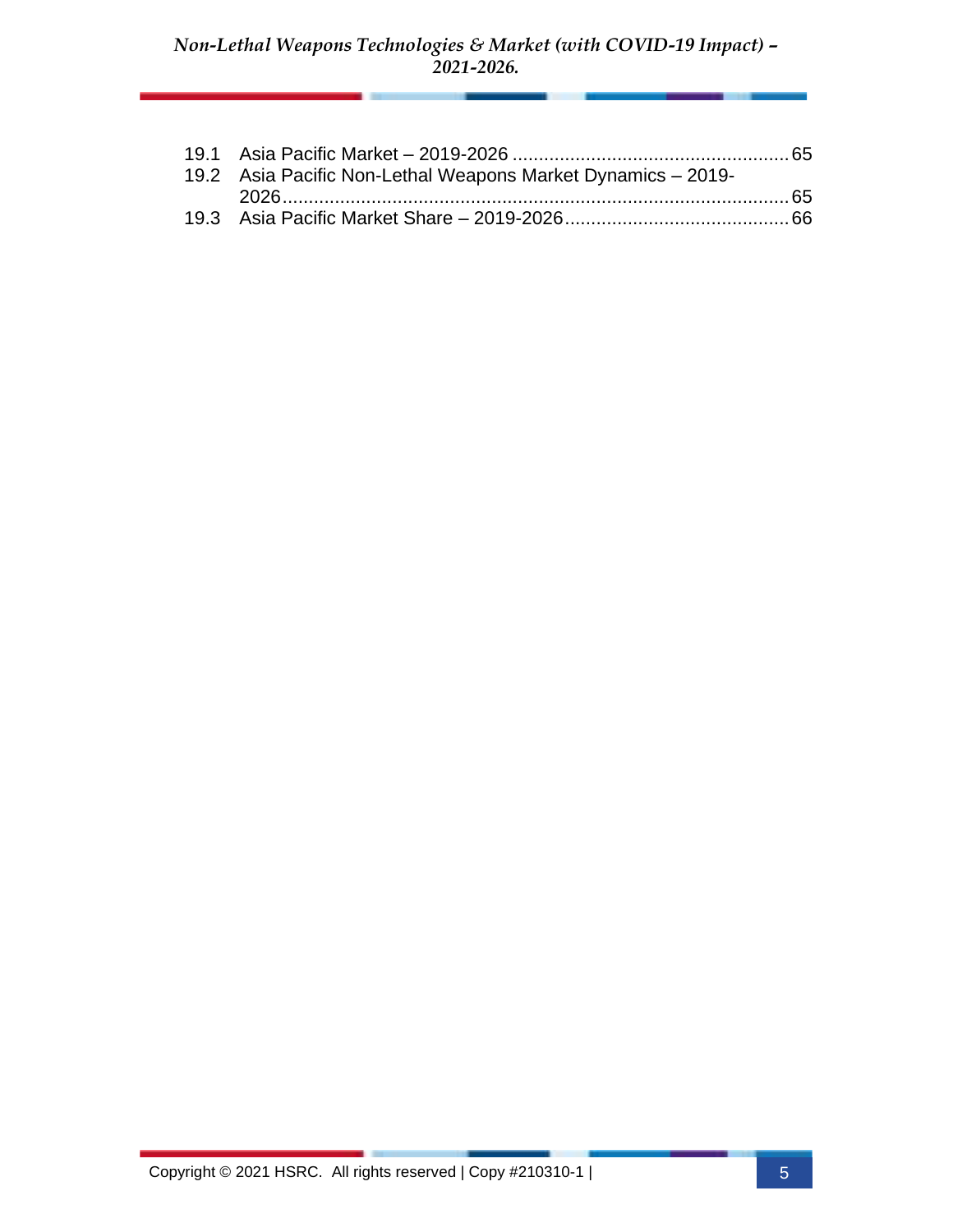### **List of Tables**

| Table 1 - Global Non-Lethal Weapons Market Size [\$M] by Technology -    | $\dots$ 21 |
|--------------------------------------------------------------------------|------------|
| Table 2 - Global Non-Lethal Weapons Market Size [\$M] by Region - 2019-  | $\dots$ 22 |
| Table 3 - National Non-Lethal Weapons Market Size [\$M] - 2019-2026  24  |            |
| Table 4 - Non-Lethal Weapons Market - Competitive Analysis               | 39         |
| Table 5 - Global Non-Lethal Weapons Market Size [\$M] by Technology -    |            |
|                                                                          | 42         |
| Table 6 - Global Non-Lethal Weapons Market AGRs [%] by Technology -      |            |
|                                                                          |            |
| Table 7 - Global Blunt Impact NLW Market Size [\$M] - 2019-2026 45       |            |
| Table 8 - Global Blunt Impact NLW Market AGRs [%] - 2019-2026 45         |            |
| Table 9 - Global Blunt Impact NLW Market Share [%] - 2019-2026 46        |            |
| Table 10 - Global Disperse NLW Market Size [\$M] - 2019-2026  47         |            |
| Table 11 - Global Disperse NLW Market AGRs [%] - 2019-2026 47            |            |
| Table 12 - Global Disperse NLW Market Share [%] - 2019-2026 48           |            |
| Table 13 - Global Anti-Vehicle NLW Market Size [\$M] - 2019-2026  49     |            |
| Table 14 - Global Anti-Vehicle NLW Market AGRs [%] - 2019-2026 49        |            |
| Table 15 - Global Anti-Vehicle NLW Market Share [%] - 2019-202650        |            |
| Table 16 - Global Non-Lethal Ammunition Market Size [\$M] - 2019-2026 51 |            |
| Table 17 - Global Non-Lethal Ammunition Market AGRs [%] - 2019-2026 51   |            |
| Table 18 - Global Non-Lethal Ammunition Market Share [%] - 2019-2026 52  |            |
| Table 19 - Global Other Non-Lethal Weapons Markets Size [\$M] - 2019-    |            |
|                                                                          | 53         |
| Table 20 - Global Other Non-Lethal Weapons Markets AGRs [%] - 2019-      |            |
| 2026                                                                     | 53         |
| Table 21 - Global Other Non-Lethal Weapons Markets Share [%] - 2019-     |            |
|                                                                          | 54         |
| Table 22 - Global Non-Lethal Weapons Market Size [\$M] by Region -       |            |
|                                                                          | 55         |
| Table 23 - Global Non-Lethal Weapons Market AGRs [%] by Region -         |            |
| Table 24 - North America Non-Lethal Weapons Market Size [\$M] - 2019-    | 56         |
|                                                                          |            |
| Table 25 - North America Non-Lethal Weapons Market AGRs [%] - 2019-      |            |
|                                                                          |            |
| Table 26 - Latin America Non-Lethal Weapons Market Size [\$M] - 2019-    |            |
|                                                                          |            |
| Table 27 - Latin America Non-Lethal Weapons Market AGRs [%] - 2019-      |            |
|                                                                          |            |
| Table 28 - Europe Non-Lethal Weapons Market Size [\$M] - 2019-2026 61    |            |
| Table 29 - Europe Non-Lethal Weapons Market AGRs [%] - 2019-2026 62      |            |
|                                                                          |            |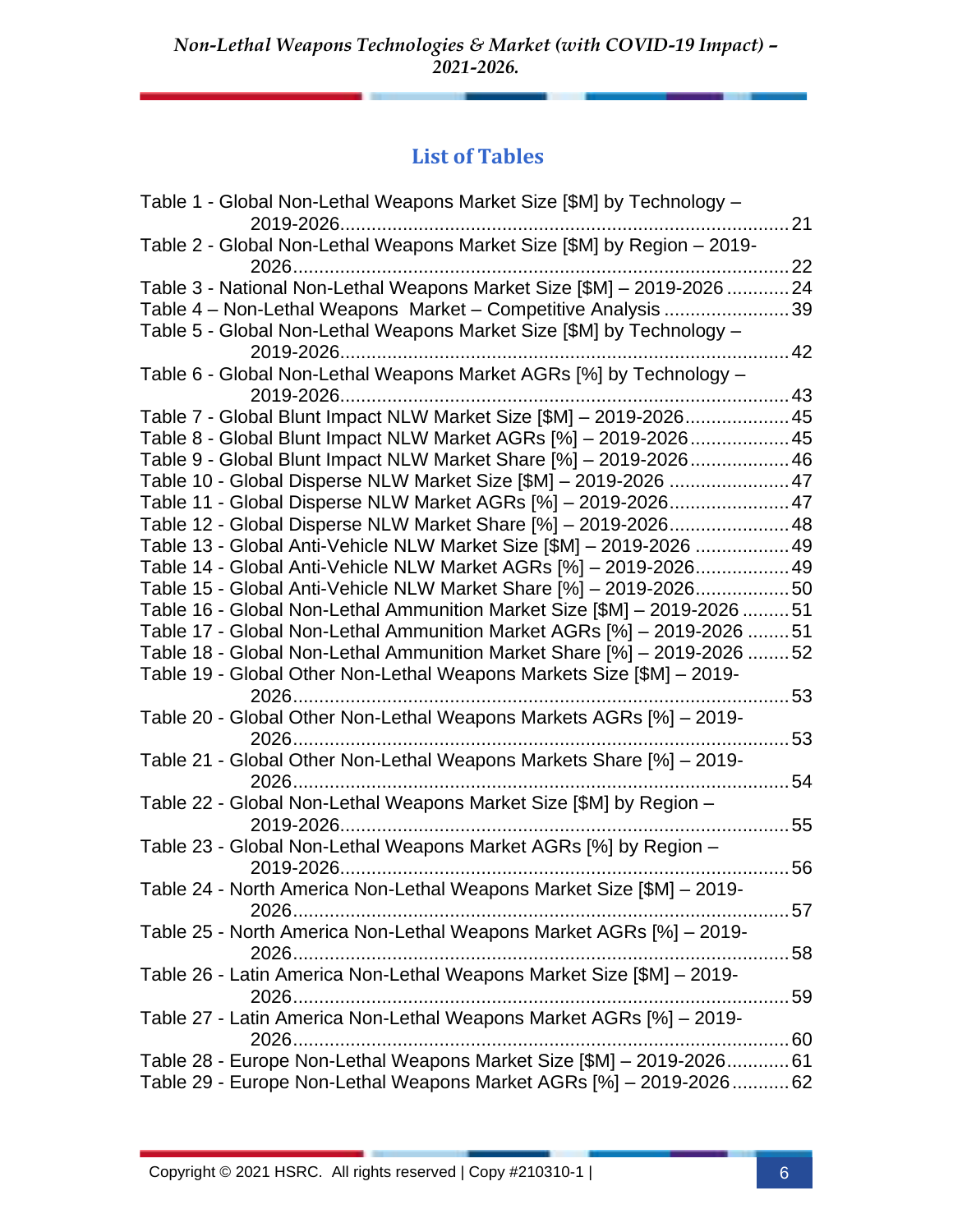| Table 30 - Middle East & Africa Non-Lethal Weapons Market Size [\$M] -      |  |
|-----------------------------------------------------------------------------|--|
|                                                                             |  |
| Table 31 - Middle East & Africa Non-Lethal Weapons Market AGRs [%] -        |  |
|                                                                             |  |
| Table 32 - Asia Pacific Non-Lethal Weapons Market Size [\$M] - 2019-2026 65 |  |
| Table 33 - Asia Pacific Non-Lethal Weapons Market AGRs [%] - 2019-          |  |
|                                                                             |  |
|                                                                             |  |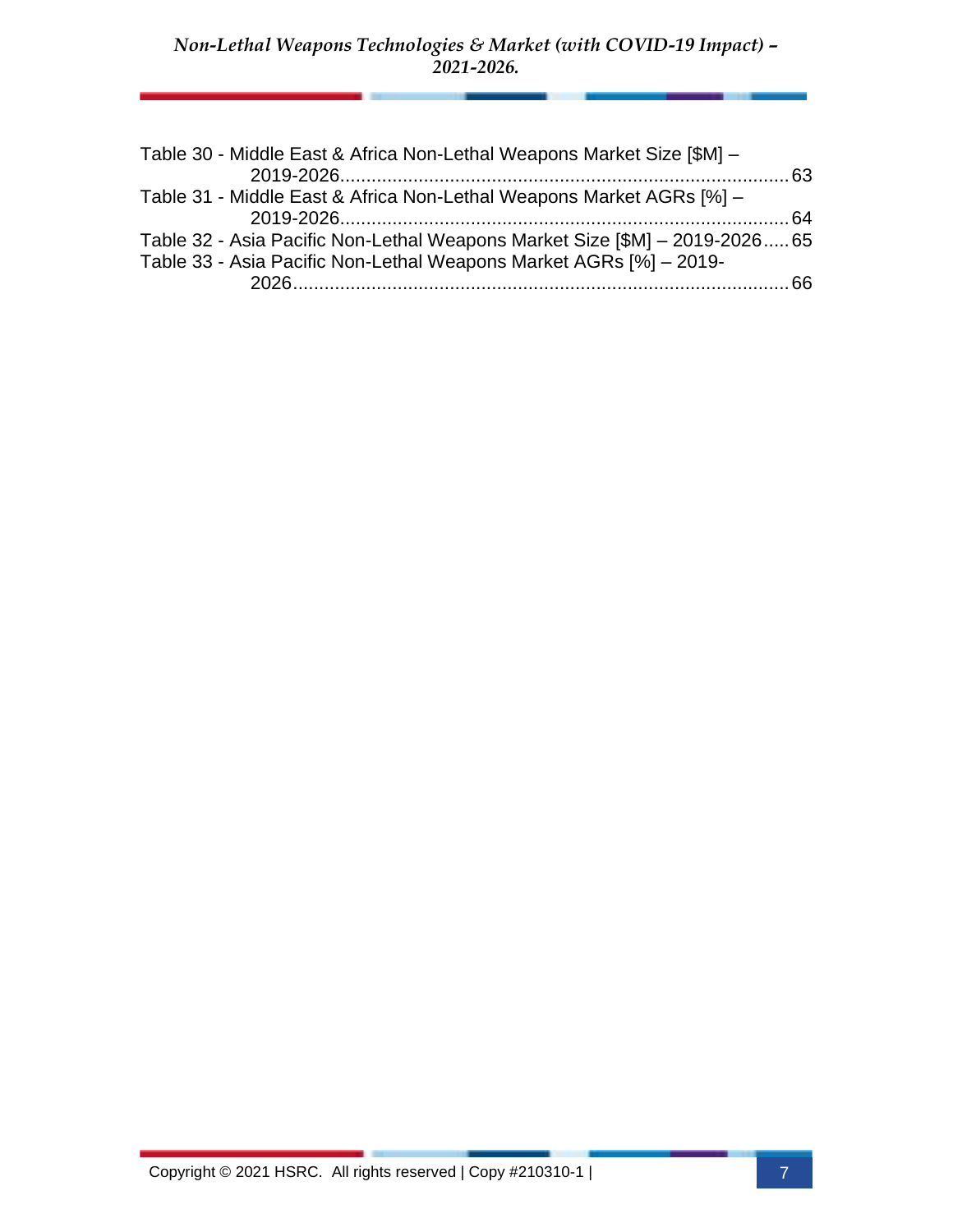### **List of Figures**

| Figure 2 - Global Non-Lethal Weapons Maret Segmentation Vectors 21        |            |
|---------------------------------------------------------------------------|------------|
| Figure 3 - Global Non-Lethal Weapons Market Size [\$M] by Technology -    |            |
|                                                                           | 22         |
| Figure 4 - Global Non-Lethal Weapons Market Share [%] by Region -         |            |
| 2019-2026                                                                 | 23         |
| Figure 5 - National Non-Lethal Weapons Market Shares [%] - 2019-2026  25  |            |
|                                                                           | . 27       |
| Figure 7 - Global Quarterly Air Passenger Losses Due to the COVID-19      |            |
|                                                                           |            |
| Figure 8 - Global Air Passenger Traffic By Type [Million Passengers] -    |            |
| 2015-2025F                                                                | 28         |
| Figure 9 – Air Passenger Reduction (and Airports Revenues) by Region      |            |
|                                                                           | 28         |
|                                                                           |            |
| Figure 11 - Global Non-Lethal Weapons Market Size [\$M] by Technology -   |            |
|                                                                           | $\dots$ 42 |
| Figure 12 - Global Non-Lethal Weapons Market Share [%] by Technology -    |            |
| 2019-2026                                                                 | 44         |
| Figure 13 - Global Blunt Impact NLW Market Size [\$M] - 2019-2026 45      |            |
| Figure 14 - Global Disperse NLW Market Size [\$M] - 2019-2026 47          |            |
| Figure 15 - Global Anti-Vehicle NLW Market Size [\$M] - 2019-2026 49      |            |
| Figure 16 - Global Non-Lethal Ammunition Market Size [\$M] - 2019-2026 51 |            |
| Figure 17 – Global Other Non-Lethal Weapons Markets Size [\$M] – 2019-    |            |
| 2026                                                                      | 53         |
| Figure 18 - Global Non-Lethal Weapons Market Size [\$M] by Region -       |            |
| 2019-2026                                                                 | 55         |
| Figure 19 - Global Non-Lethal Weapons Market Share [%] by Region -        |            |
|                                                                           | 56         |
| Figure 20 - North America Non-Lethal Weapons Market Size [\$M]-2019-      |            |
|                                                                           | 57         |
| Figure 21 - North America Non-Lethal Weapons Market Share [%] - 2019-     |            |
| 58                                                                        |            |
| Figure 22 - Latin America Non-Lethal Weapons Market Size [\$M]-2019-      |            |
| 59                                                                        |            |
| Figure 23 - Latin America Non-Lethal Weapons Market Share [%] - 2019-     |            |
|                                                                           |            |
| Figure 24 - Europe Non-Lethal Weapons Market Size [\$M] - 2019-2026 61    |            |
| Figure 25 - Europe Non-Lethal Weapons Market Share [%] - 2019-2026 62     |            |
| Figure 26 - Middle East & Africa Non-Lethal Weapons Market Size [\$M]-    |            |
|                                                                           |            |
| Figure 27 - Middle East & Africa Non-Lethal Weapons Market Share [%] -    |            |
|                                                                           |            |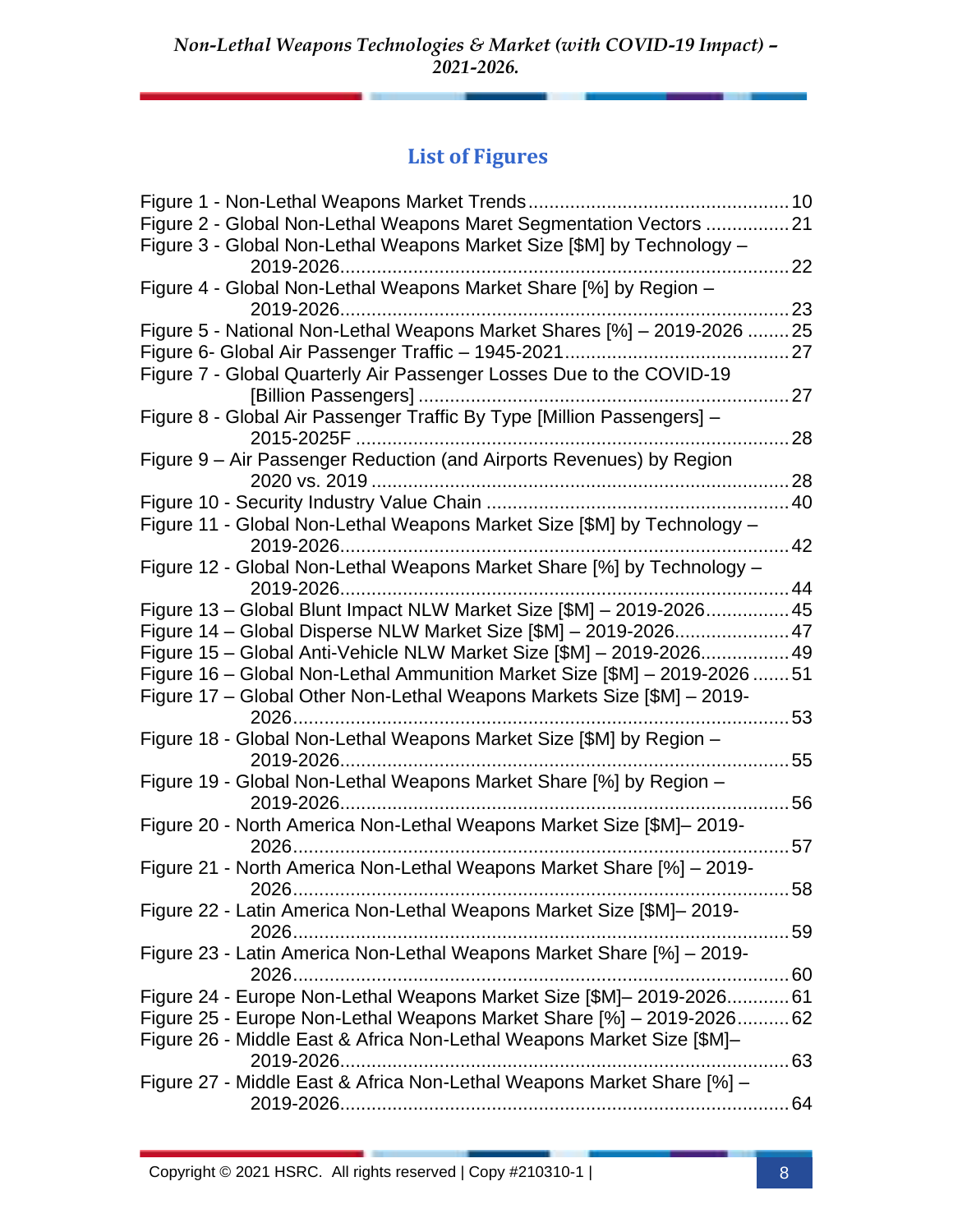Figure 28 - Asia Pacific Non-Lethal Weapons Market Size [\$M]– 2019-2026.....65 Figure 29 - Asia Pacific Non-Lethal Weapons Market Share [%] – 2019-

2026...............................................................................................66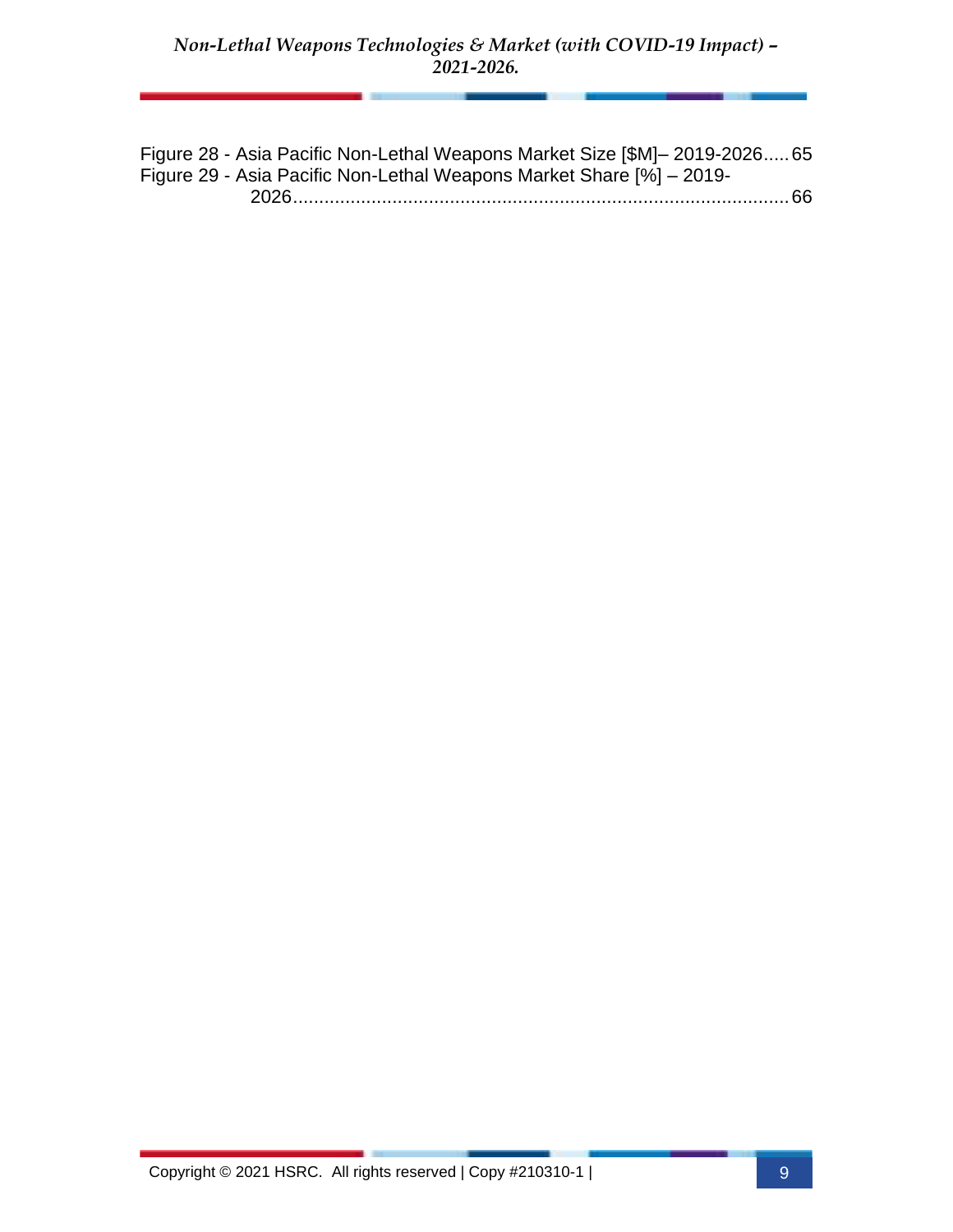# *Non-Lethal Weapons Technologies & Market*

*(with COVID-19 Impact)*

## *Vol.2*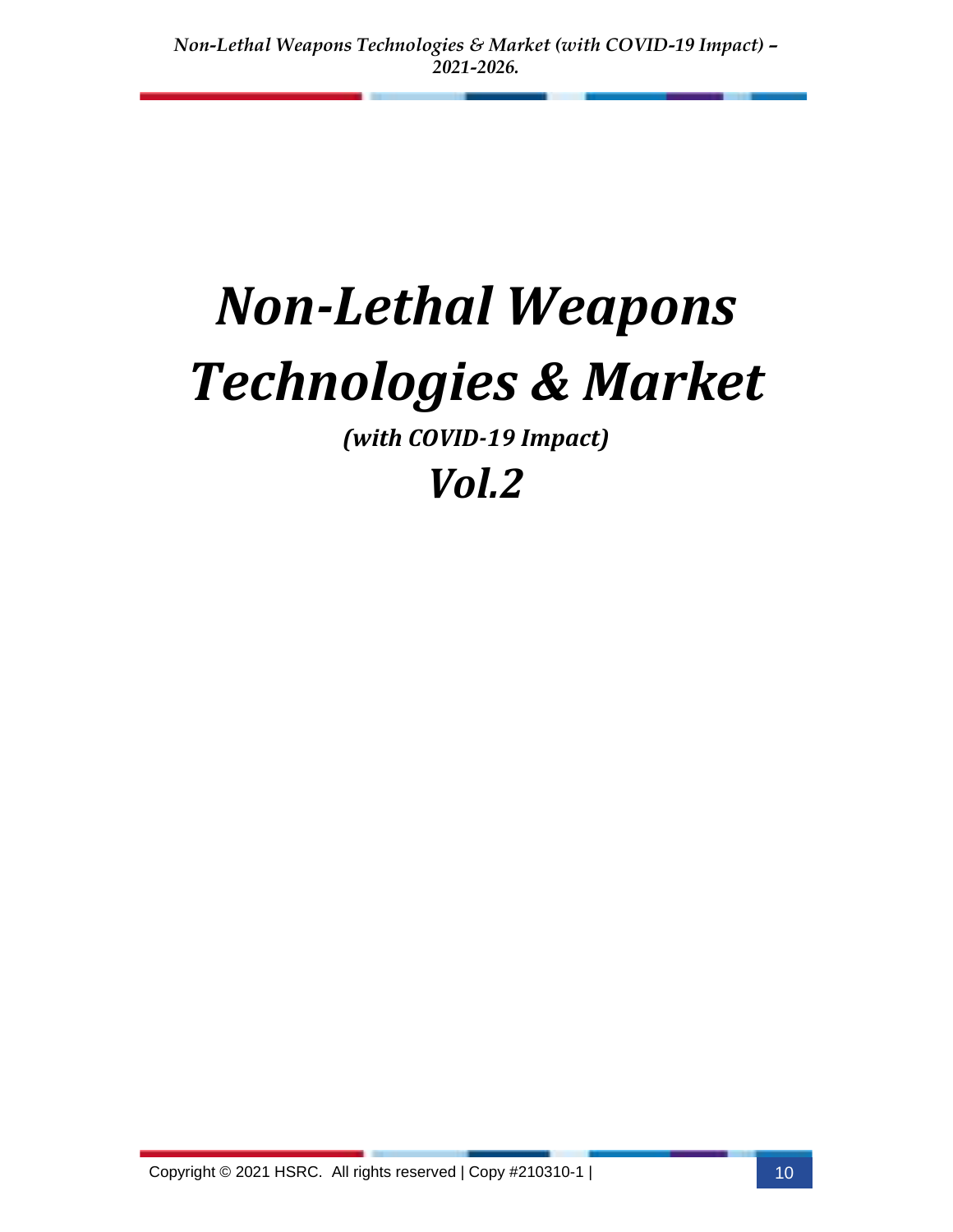### **Table of Contents**

| 1              | 1.1<br>1.2<br>1.3 | Global Non-Lethal Weapons Market by Country  10<br>Non-Lethal Weapons Market Size by Country-2019-2026 10<br>National Non-Lethal Weapons Markets Dynamics - 2019-<br>Global Market Breakdown by Country - 2019-2026  12 |  |
|----------------|-------------------|-------------------------------------------------------------------------------------------------------------------------------------------------------------------------------------------------------------------------|--|
| $\overline{2}$ |                   |                                                                                                                                                                                                                         |  |
|                | 2.1<br>2.2        |                                                                                                                                                                                                                         |  |
|                | 2.3<br>2.4        | U.S. Non-Lethal Weapons Market Dynamics - 2019-2026 14                                                                                                                                                                  |  |
| 3              |                   | Canada Non-Lethal Weapons Market - 2019-2026  16                                                                                                                                                                        |  |
|                | 3.1<br>3.2        |                                                                                                                                                                                                                         |  |
|                | 3.3               | Canada Non-Lethal Weapons Market Dynamics - 2019-                                                                                                                                                                       |  |
|                | 3.4               |                                                                                                                                                                                                                         |  |
| 4              |                   | Mexico Non-Lethal Weapons Market - 2019-2026  18                                                                                                                                                                        |  |
|                | 4.1<br>4.2        |                                                                                                                                                                                                                         |  |
|                | 4.3               | Mexico Non-Lethal Weapons Market Dynamics - 2019-                                                                                                                                                                       |  |
|                | 4.4               |                                                                                                                                                                                                                         |  |
| 5              |                   |                                                                                                                                                                                                                         |  |
|                | 5.1               |                                                                                                                                                                                                                         |  |
|                | 5.2               |                                                                                                                                                                                                                         |  |
|                | 5.3<br>5.4        | Brazil Non-Lethal Weapons Market Dynamics - 2019-2026 20                                                                                                                                                                |  |
| 6              |                   | Rest of Latin America Non-Lethal Weapons Market - 2019-                                                                                                                                                                 |  |
|                |                   |                                                                                                                                                                                                                         |  |
|                | 6.1               |                                                                                                                                                                                                                         |  |
|                | 6.2               |                                                                                                                                                                                                                         |  |
|                | 6.3               | Rest of Latin America Non-Lethal Weapons Market                                                                                                                                                                         |  |
|                | 6.4               |                                                                                                                                                                                                                         |  |
| 7              |                   |                                                                                                                                                                                                                         |  |
|                | 7.1               |                                                                                                                                                                                                                         |  |
|                | 7.2               |                                                                                                                                                                                                                         |  |
|                | 7.3               | UK Non-Lethal Weapons Market Dynamics - 2019-2026 24                                                                                                                                                                    |  |
|                | 7.4               |                                                                                                                                                                                                                         |  |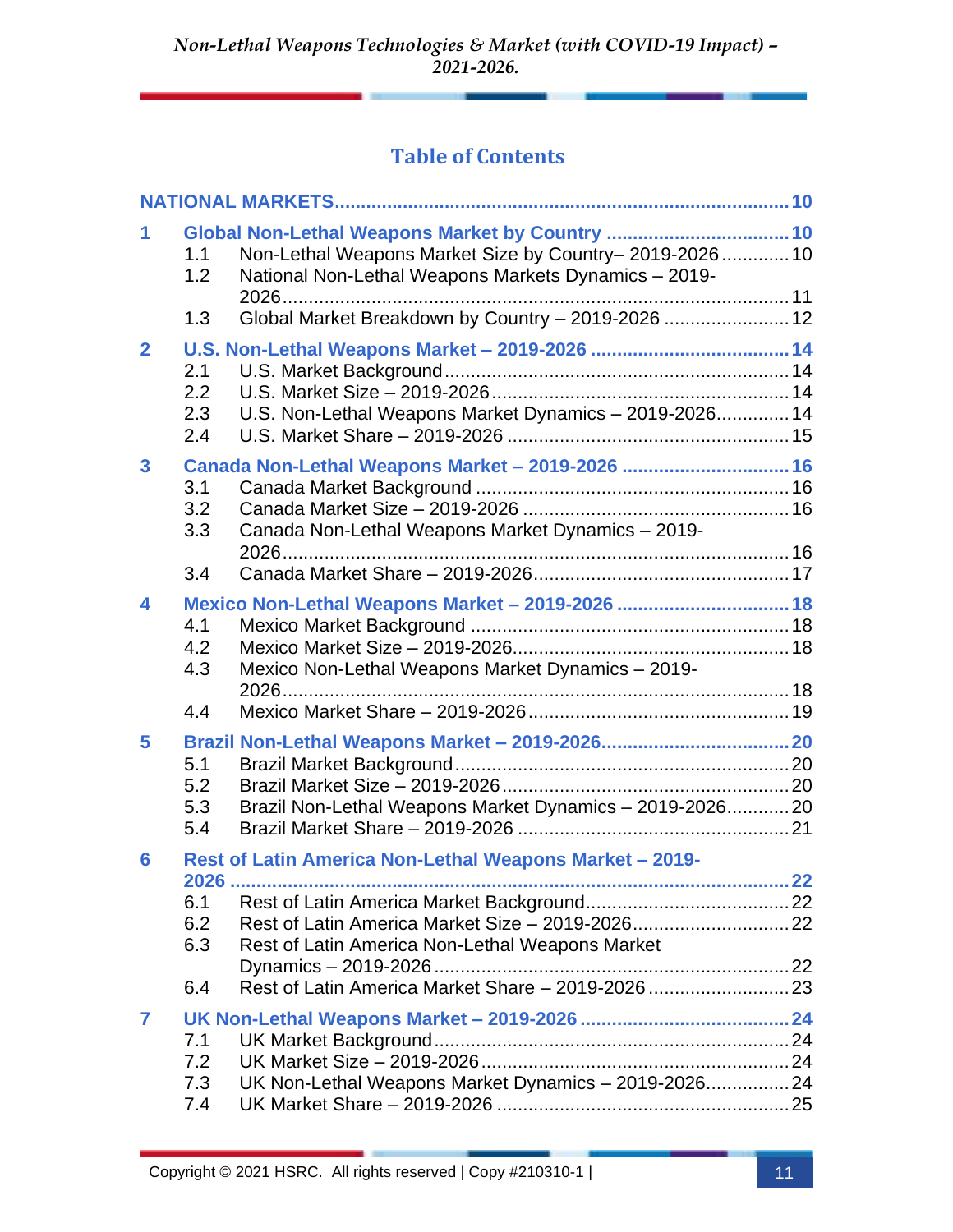| 8                |      |                                                           |  |
|------------------|------|-----------------------------------------------------------|--|
|                  | 8.1  |                                                           |  |
|                  | 8.2  |                                                           |  |
|                  | 8.3  | France Non-Lethal Weapons Market Dynamics - 2019-         |  |
|                  |      |                                                           |  |
|                  | 8.4  |                                                           |  |
| $\boldsymbol{9}$ |      |                                                           |  |
|                  |      | <b>Scandinavian Countries Non-Lethal Weapons Market -</b> |  |
|                  |      |                                                           |  |
|                  | 9.1  |                                                           |  |
|                  | 9.2  | Scandinavian Countries Market Size - 2019-2026  28        |  |
|                  | 9.3  | Scandinavian Countries Non-Lethal Weapons Market          |  |
|                  |      |                                                           |  |
|                  | 9.4  |                                                           |  |
| 10               |      | Germany Non-Lethal Weapons Market - 2019-2026 30          |  |
|                  | 10.1 |                                                           |  |
|                  | 10.2 |                                                           |  |
|                  | 10.3 |                                                           |  |
|                  |      | Germany Non-Lethal Weapons Market Dynamics - 2019-        |  |
|                  |      |                                                           |  |
|                  | 10.4 |                                                           |  |
| 11               |      |                                                           |  |
|                  | 11.1 |                                                           |  |
|                  | 11.2 |                                                           |  |
|                  | 11.3 | Italy Non-Lethal Weapons Market Dynamics - 2019-202632    |  |
|                  | 11.4 |                                                           |  |
|                  |      |                                                           |  |
| 12               |      | Rest of Europe Non-Lethal Weapons Market - 2019-2026 34   |  |
|                  | 12.1 |                                                           |  |
|                  | 12.2 |                                                           |  |
|                  | 12.3 | Rest of Europe Non-Lethal Weapons Market Dynamics -       |  |
|                  |      |                                                           |  |
|                  | 12.4 |                                                           |  |
| 13               |      |                                                           |  |
|                  | 13.1 |                                                           |  |
|                  | 13.2 |                                                           |  |
|                  | 13.3 |                                                           |  |
|                  |      | Turkey Non-Lethal Weapons Market Dynamics - 2019-         |  |
|                  |      |                                                           |  |
|                  | 13.4 |                                                           |  |
| 14               |      | Saudi Arabia Non-Lethal Weapons Market - 2019-2026  38    |  |
|                  | 14.1 |                                                           |  |
|                  | 14.2 |                                                           |  |
|                  | 14.3 | Saudi Arabia Non-Lethal Weapons Market Dynamics -         |  |
|                  |      | 2019-2026                                                 |  |
|                  | 14.4 |                                                           |  |
|                  |      |                                                           |  |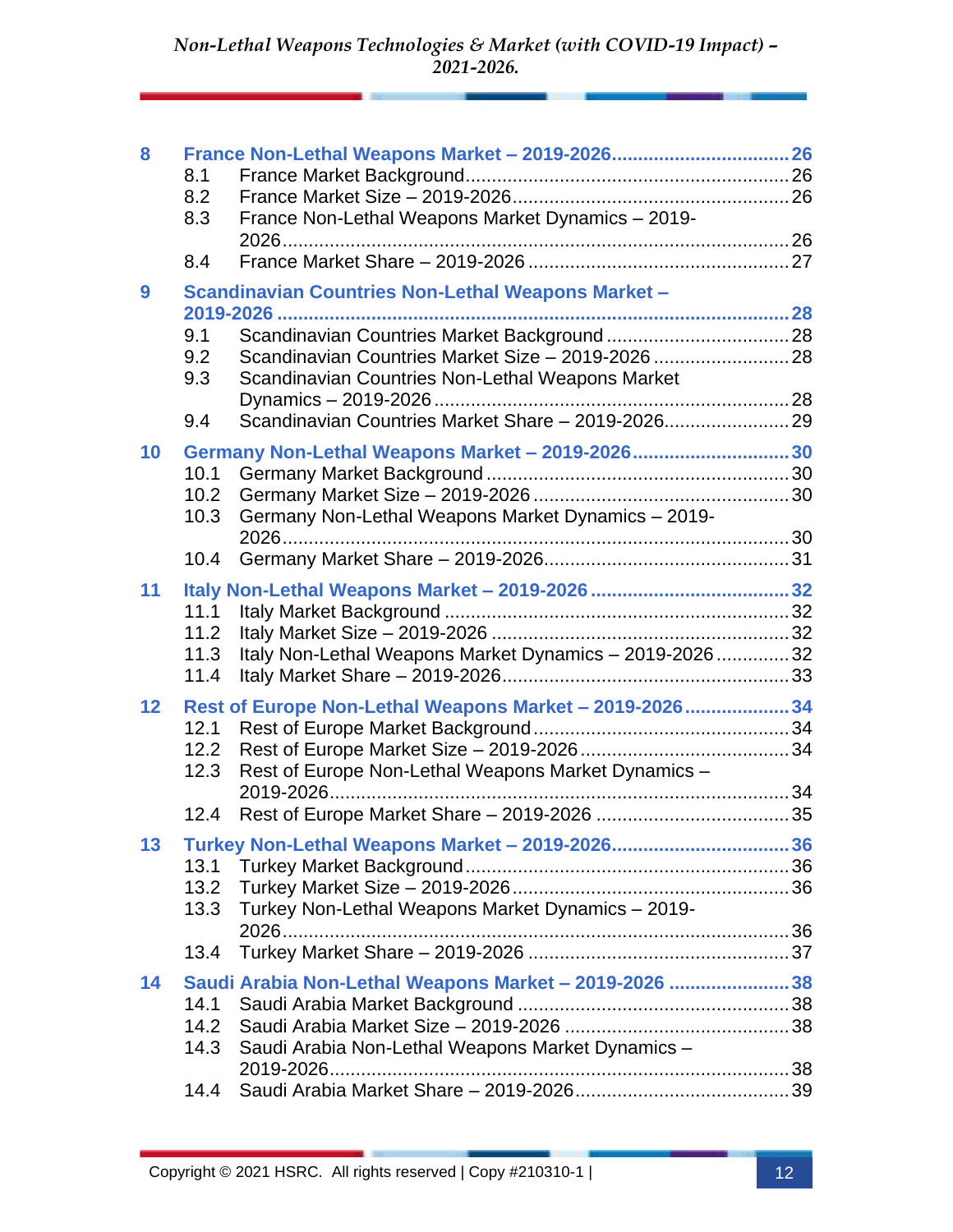| 15 | 15.1<br>15.2<br>15.3         | GCC Countries* Non-Lethal Weapons Market - 2019-2026  40<br>GCC Countries* Non-Lethal Weapons Market Dynamics -           |  |
|----|------------------------------|---------------------------------------------------------------------------------------------------------------------------|--|
|    | 15.4                         |                                                                                                                           |  |
| 16 | 16.1<br>16.2<br>16.3<br>16.4 | Rest of MEA Non-Lethal Weapons Market - 2019-2026  42<br>Rest of MEA Non-Lethal Weapons Market Dynamics -                 |  |
| 17 | 17.1<br>17.2<br>17.3<br>17.4 | India Non-Lethal Weapons Market Dynamics - 2019-2026 44                                                                   |  |
| 18 | 18.1<br>18.2<br>18.3<br>18.4 | China Non-Lethal Weapons Market - 2019-2026  46<br>China Non-Lethal Weapons Market Dynamics - 2019-2026  46               |  |
| 19 | 19.1<br>19.2<br>19.3         | South Korea Non-Lethal Weapons Market - 2019-2026  48<br>South Korea Non-Lethal Weapons Market Dynamics -                 |  |
|    | 19.4                         |                                                                                                                           |  |
| 20 | 20.1<br>20.2<br>20.3<br>20.4 | Japan Non-Lethal Weapons Market Dynamics - 2019-2026 50                                                                   |  |
| 21 | 21.1<br>21.2<br>21.3         | Rest of Asia Pacific Non-Lethal Weapons Market - 2019-<br>2026<br>Rest of Asia Pacific Non-Lethal Weapons Market Dynamics |  |
|    | 21.4                         | Rest of Asia Pacific Market Share - 2019-2026 53                                                                          |  |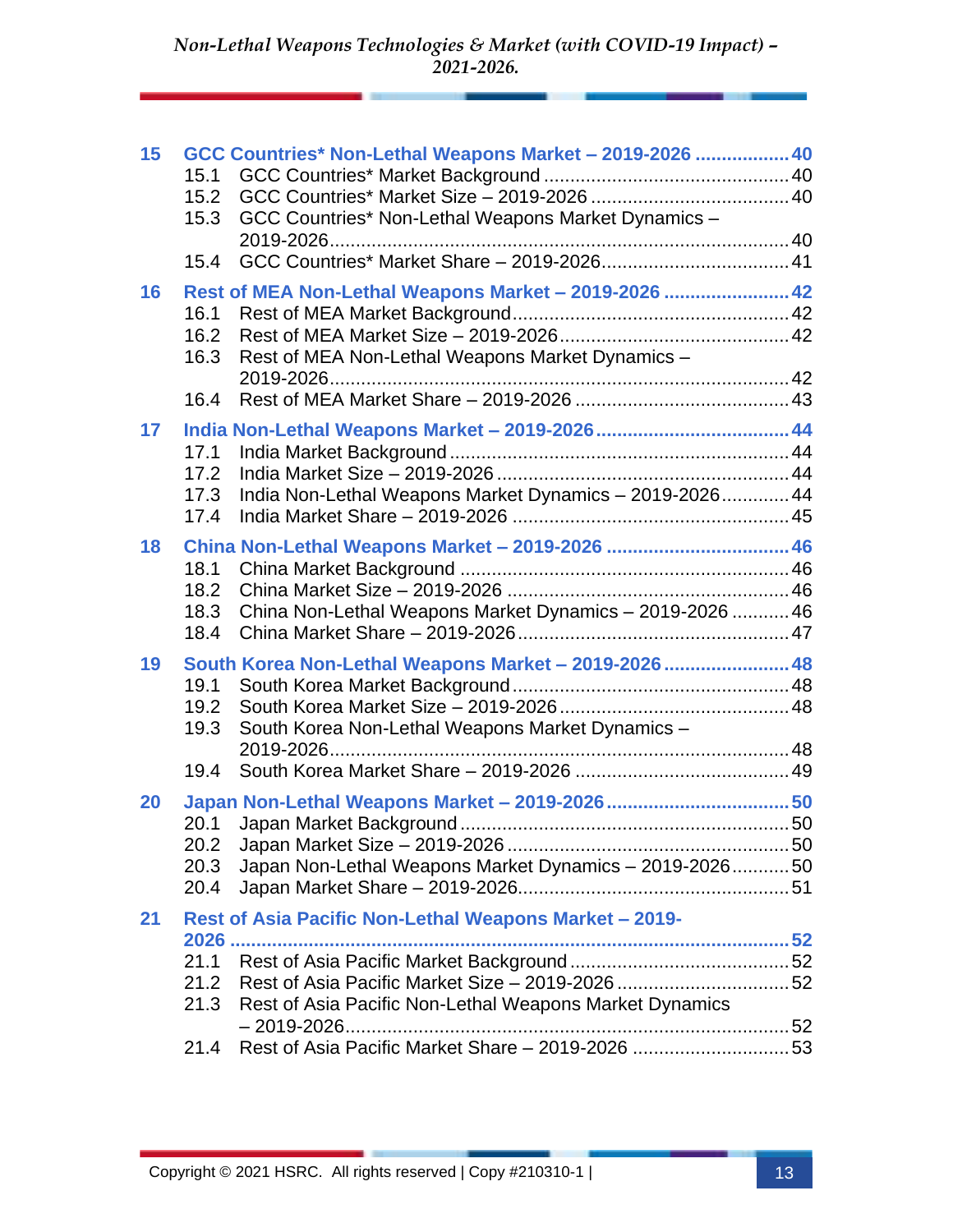#### **List of Tables**

| Table 1 - Global Non-Lethal Weapons Market Size [\$M] by Country – 2019- |      |
|--------------------------------------------------------------------------|------|
| 2026                                                                     | 10   |
| Table 2 - Global Non-Lethal Weapons Market AGRs [%] by Country-2019-     |      |
|                                                                          |      |
| Table 3 - U.S. Non-Lethal Weapons Market Size [\$M] - 2019-2026  14      |      |
| Table 4 - U.S. Non-Lethal Weapons Market AGRs [%] - 2019-2026 15         |      |
| Table 5 - U.S. Non-Lethal Weapons Market Share [%] - 2019-2026  15       |      |
| Table 6 - Canada Non-Lethal Weapons Market Size [\$M] - 2019-202616      |      |
| Table 7 - Canada Non-Lethal Weapons Market AGRs [%] - 2019-202617        |      |
| Table 8 - Canada Non-Lethal Weapons Market Share [%] - 2019-202617       |      |
| Table 9 - Mexico Non-Lethal Weapons Market Size [\$M] - 2019-202618      |      |
| Table 10 - Mexico Non-Lethal Weapons Market AGRs [%] - 2019-2026  19     |      |
| Table 11 - Mexico Non-Lethal Weapons Market Share [%] - 2019-2026  19    |      |
| Table 12 - Brazil Non-Lethal Weapons Market Size [\$M] - 2019-2026 20    |      |
| Table 13 - Brazil Non-Lethal Weapons Market AGRs [%] - 2019-202621       |      |
| Table 14 - Brazil Non-Lethal Weapons Market Share [%] - 2019-202621      |      |
| Table 15 - Rest of Latin America Non-Lethal Weapons Market Size [\$M] -  |      |
|                                                                          | 22   |
| Table 16 - Rest of Latin America Non-Lethal Weapons Market AGRs [%] -    |      |
|                                                                          | 23   |
| Table 17 - Rest of Latin America Non-Lethal Weapons Market Share [%] -   |      |
| 2019-2026                                                                | . 23 |
| Table 18 - UK Non-Lethal Weapons Market Size [\$M] - 2019-2026 24        |      |
| Table 19 - UK Non-Lethal Weapons Market AGRs [%] - 2019-2026 25          |      |
| Table 20 - UK Non-Lethal Weapons Market Share [%] - 2019-2026 25         |      |
| Table 21 - France Non-Lethal Weapons Market Size [\$M] - 2019-2026 26    |      |
| Table 22 - France Non-Lethal Weapons Market AGRs [%] - 2019-2026  27     |      |
| Table 23 - France Non-Lethal Weapons Market Share [%] - 2019-2026  27    |      |
| Table 24 - Scandinavian Countries Non-Lethal Weapons Market Size [\$M]   |      |
|                                                                          | . 28 |
| Table 25 - Scandinavian Countries Non-Lethal Weapons Market AGRs [%]     |      |
| $-2019 - 2026$                                                           | 29   |
| Table 26 - Scandinavian Countries Non-Lethal Weapons Market Share [%]    |      |
|                                                                          |      |
| Table 27 - Germany Non-Lethal Weapons Market Size [\$M] - 2019-202630    |      |
| Table 28 - Germany Non-Lethal Weapons Market AGRs [%] - 2019-202631      |      |
| Table 29 - Germany Non-Lethal Weapons Market Share [%] - 2019-202631     |      |
| Table 30 - Italy Non-Lethal Weapons Market Size [\$M] - 2019-202632      |      |
| Table 31 - Italy Non-Lethal Weapons Market AGRs [%] - 2019-202633        |      |
| Table 32 - Italy Non-Lethal Weapons Market Share [%] - 2019-202633       |      |
| Table 33 - Rest of Europe Non-Lethal Weapons Market Size [\$M] - 2019-   |      |
|                                                                          |      |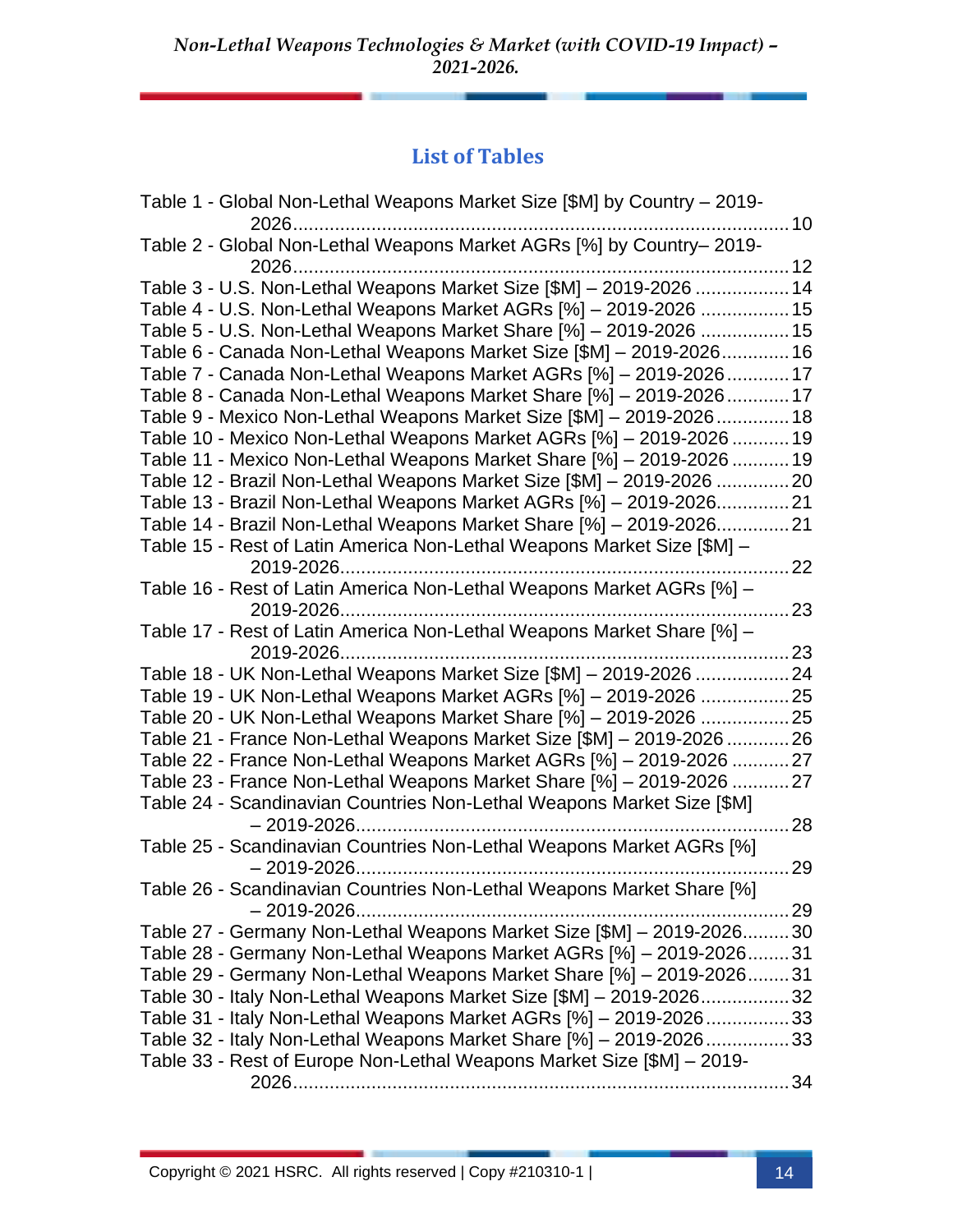| Table 34 - Rest of Europe Non-Lethal Weapons Market AGRs [%] – 2019-<br>2026                                                              |     |
|-------------------------------------------------------------------------------------------------------------------------------------------|-----|
| Table 35 - Rest of Europe Non-Lethal Weapons Market Share [%] - 2019-                                                                     | 35  |
|                                                                                                                                           |     |
| Table 36 - Turkey Non-Lethal Weapons Market Size [\$M] - 2019-2026 36                                                                     |     |
| Table 37 - Turkey Non-Lethal Weapons Market AGRs [%] - 2019-202637                                                                        |     |
| Table 38 - Turkey Non-Lethal Weapons Market Share [%] - 2019-2026                                                                         | .37 |
| Table 39 - Saudi Arabia Non-Lethal Weapons Market Size [\$M] - 2019-                                                                      | 38  |
| Table 40 - Saudi Arabia Non-Lethal Weapons Market AGRs [%] - 2019-                                                                        |     |
|                                                                                                                                           | 39  |
| Table 41 - Saudi Arabia Non-Lethal Weapons Market Share [%] - 2019-                                                                       | 39  |
| Table 42 - GCC Countries* Non-Lethal Weapons Market Size [\$M] - 2019-                                                                    |     |
|                                                                                                                                           | .40 |
| Table 43 - GCC Countries* Non-Lethal Weapons Market AGRs [%] - 2019-                                                                      |     |
|                                                                                                                                           | .41 |
| Table 44 - GCC Countries* Non-Lethal Weapons Market Share [%] - 2019-<br>2026                                                             | 41  |
| Table 45 - Rest of MEA Non-Lethal Weapons Market Size [\$M] - 2019-                                                                       |     |
|                                                                                                                                           | 42  |
| Table 46 - Rest of MEA Non-Lethal Weapons Market AGRs [%] - 2019-                                                                         |     |
|                                                                                                                                           |     |
| Table 47 - Rest of MEA Non-Lethal Weapons Market Share [%] - 2019-                                                                        |     |
|                                                                                                                                           |     |
| Table 48 - India Non-Lethal Weapons Market Size [\$M] - 2019-2026 44<br>Table 49 - India Non-Lethal Weapons Market AGRs [%] - 2019-202645 |     |
| Table 50 - India Non-Lethal Weapons Market Share [%] - 2019-2026 45                                                                       |     |
| Table 51 - China Non-Lethal Weapons Market Size [\$M] - 2019-2026 46                                                                      |     |
| Table 52 - China Non-Lethal Weapons Market AGRs [%] - 2019-2026  47                                                                       |     |
| Table 53 - China Non-Lethal Weapons Market Share [%] - 2019-2026  47                                                                      |     |
| Table 54 - South Korea Non-Lethal Weapons Market Size [\$M] - 2019-                                                                       |     |
| . 48                                                                                                                                      |     |
| Table 55 - South Korea Non-Lethal Weapons Market AGRs [%] - 2019-                                                                         |     |
|                                                                                                                                           |     |
| Table 56 - South Korea Non-Lethal Weapons Market Share [%] - 2019-                                                                        |     |
| Table 57 - Japan Non-Lethal Weapons Market Size [\$M] - 2019-202650                                                                       |     |
| Table 58 - Japan Non-Lethal Weapons Market AGRs [%] - 2019-202651                                                                         |     |
| Table 59 - Japan Non-Lethal Weapons Market Share [%] - 2019-202651                                                                        |     |
| Table 60 - Rest of Asia Pacific Non-Lethal Weapons Market Size [\$M] -                                                                    |     |
|                                                                                                                                           |     |
| Table 61 - Rest of Asia Pacific Non-Lethal Weapons Market AGRs [%] -                                                                      |     |
|                                                                                                                                           |     |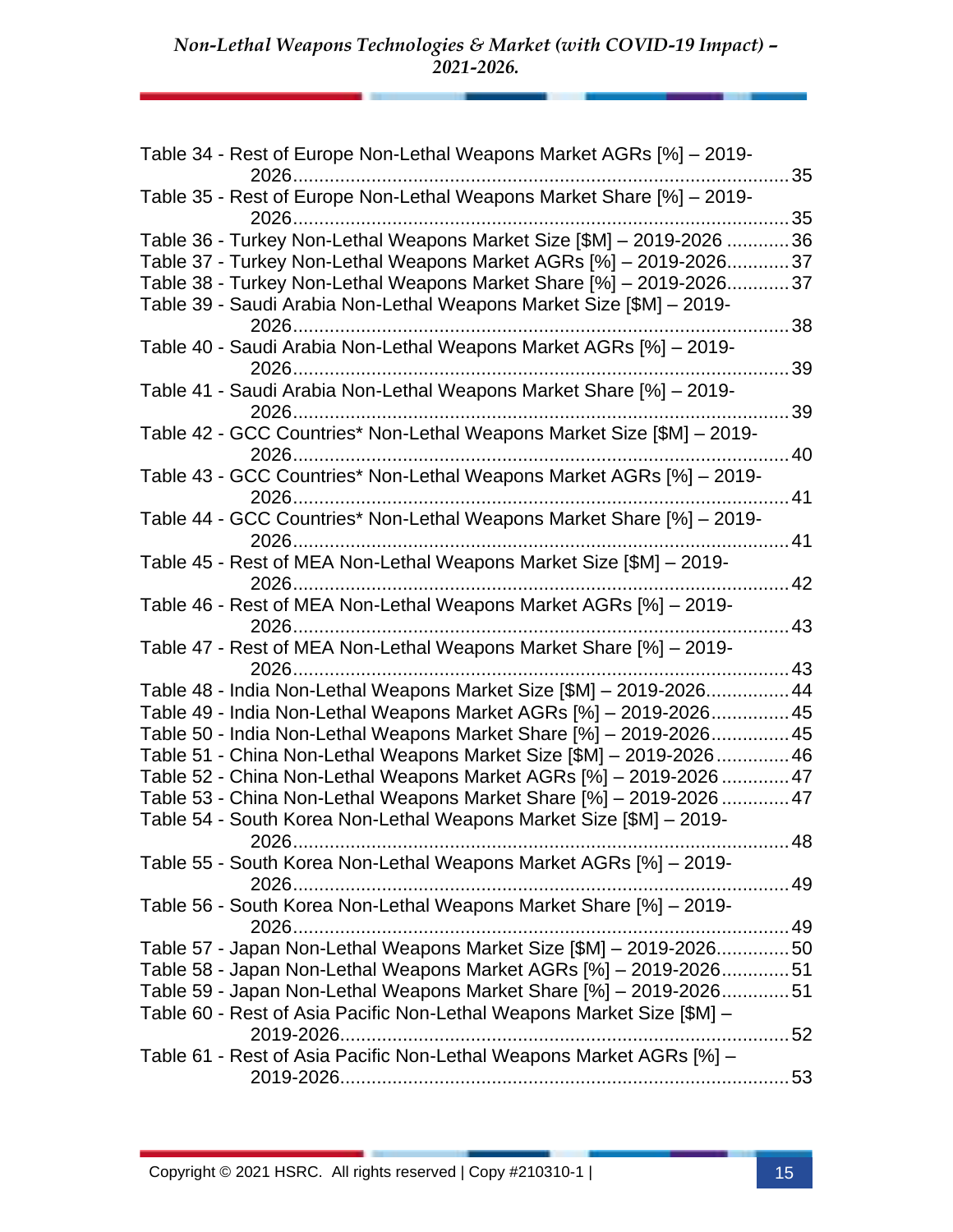Table 62 - Rest of Asia Pacific Non-Lethal Weapons Market Share [%] – 2019-2026......................................................................................53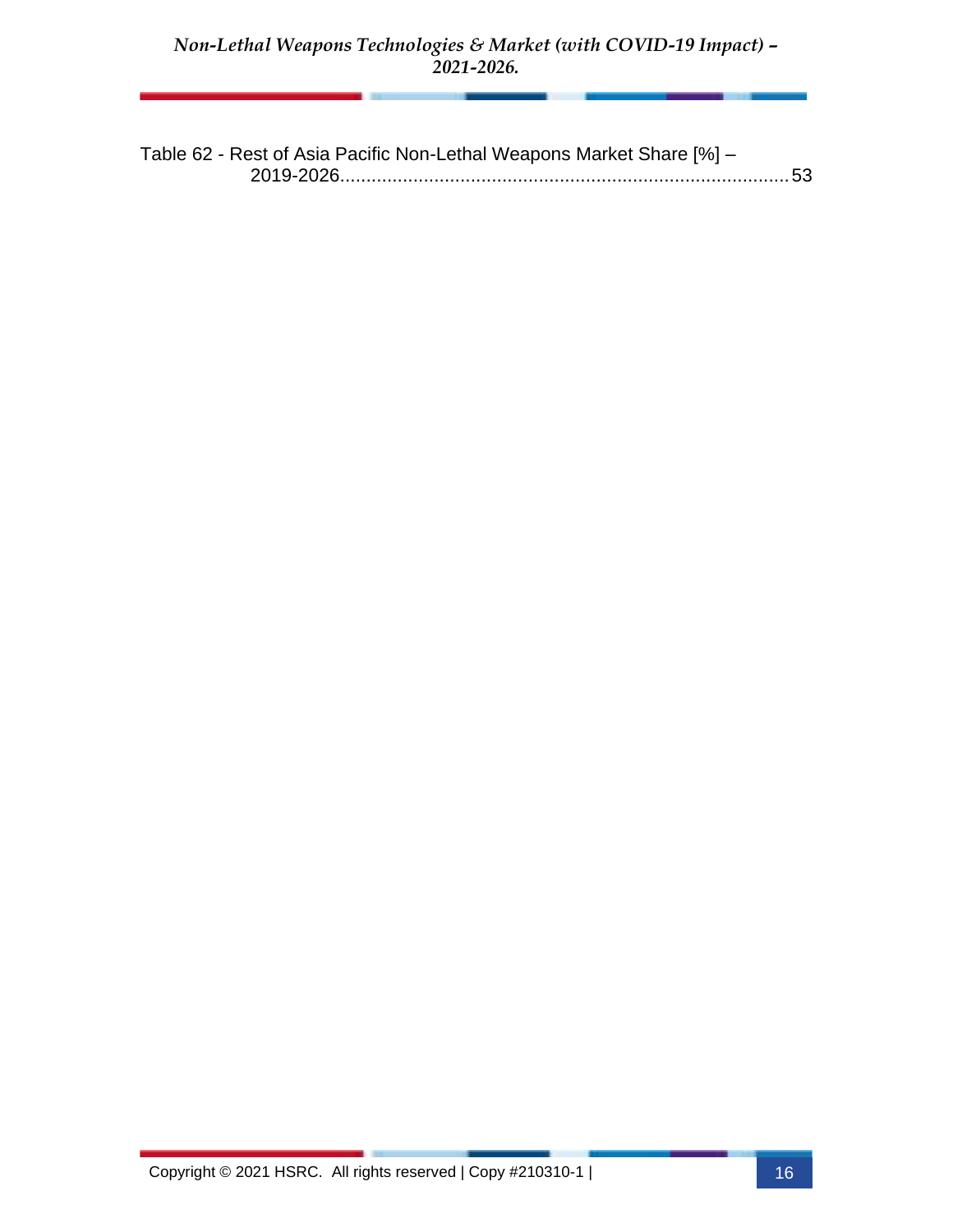### **List of Figures**

| Figure 1 - Global Non-Lethal Weapons Market Size [\$M] by Country-       |    |
|--------------------------------------------------------------------------|----|
| 2019-2026                                                                | 11 |
| Figure 2 - National Non-Lethal Weapons Market Shares [%] - 2019-2026  13 |    |
| Figure 3-U.S. Non-Lethal Weapons Market Size [\$M] - 2019-2026  14       |    |
| Figure 4-Canada Non-Lethal Weapons Market Size [\$M] - 2019-202616       |    |
| Figure 5 – Mexico Non-Lethal Weapons Market Size [\$M] – 2019-202618     |    |
| Figure 6-Brazil Non-Lethal Weapons Market Size [\$M] - 2019-2026<br>.    | 20 |
| Figure 7 – Rest of Latin America Non-Lethal Weapons Market Size [\$M] –  |    |
|                                                                          | 22 |
| Figure 8-UK Non-Lethal Weapons Market Size [\$M] - 2019-2026 24          |    |
| Figure 9-France Non-Lethal Weapons Market Size [\$M] - 2019-2026         | 26 |
| Figure 10 - Scandinavian Countries Non-Lethal Weapons Market Size [\$M]  |    |
|                                                                          | 28 |
| Figure 11 - Germany Non-Lethal Weapons Market Size [\$M] - 2019-2026.    | 30 |
| Figure 12 -Italy Non-Lethal Weapons Market Size [\$M] - 2019-2026        | 32 |
| Figure 13-Rest of Europe Non-Lethal Weapons Market Size [\$M] - 2019-    |    |
|                                                                          | 34 |
| Figure 14 - Turkey Non-Lethal Weapons Market Size [\$M] - 2019-2026      | 36 |
| Figure 15 - Saudi Arabia Non-Lethal Weapons Market Size [\$M] - 2019-    |    |
| 2026                                                                     | 38 |
| Figure 16 - GCC Countries* Non-Lethal Weapons Market Size [\$M] - 2019-  |    |
| 2026                                                                     | 40 |
| Figure 17 - Rest of MEA Non-Lethal Weapons Market Size [\$M] - 2019-     |    |
| 2026.                                                                    | 42 |
| Figure 18 - India Non-Lethal Weapons Market Size [\$M] - 2019-2026 44    |    |
| Figure 19 - China Non-Lethal Weapons Market Size [\$M] - 2019-2026       | 46 |
| Figure 20 - South Korea Non-Lethal Weapons Market Size [\$M] - 2019-     |    |
| 2026.                                                                    | 48 |
| Figure 21 -Japan Non-Lethal Weapons Market Size [\$M] - 2019-202650      |    |
| Figure 22 - Rest of Asia Pacific Non-Lethal Weapons Market Size [\$M] -  |    |
|                                                                          | 52 |
|                                                                          |    |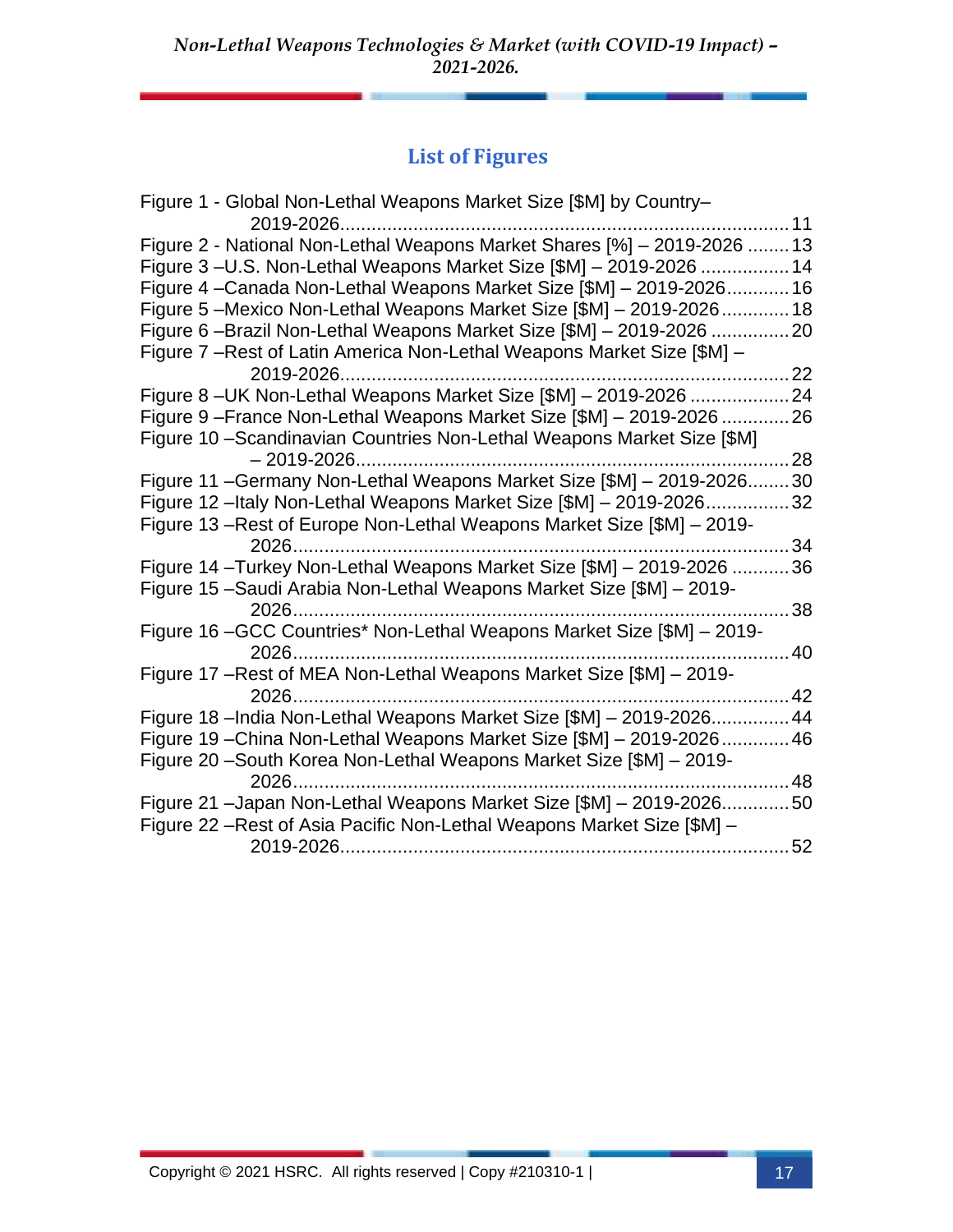# *Non-Lethal Weapons Technologies & Market*

*(with COVID-19 Impact)*

## *Vol.3*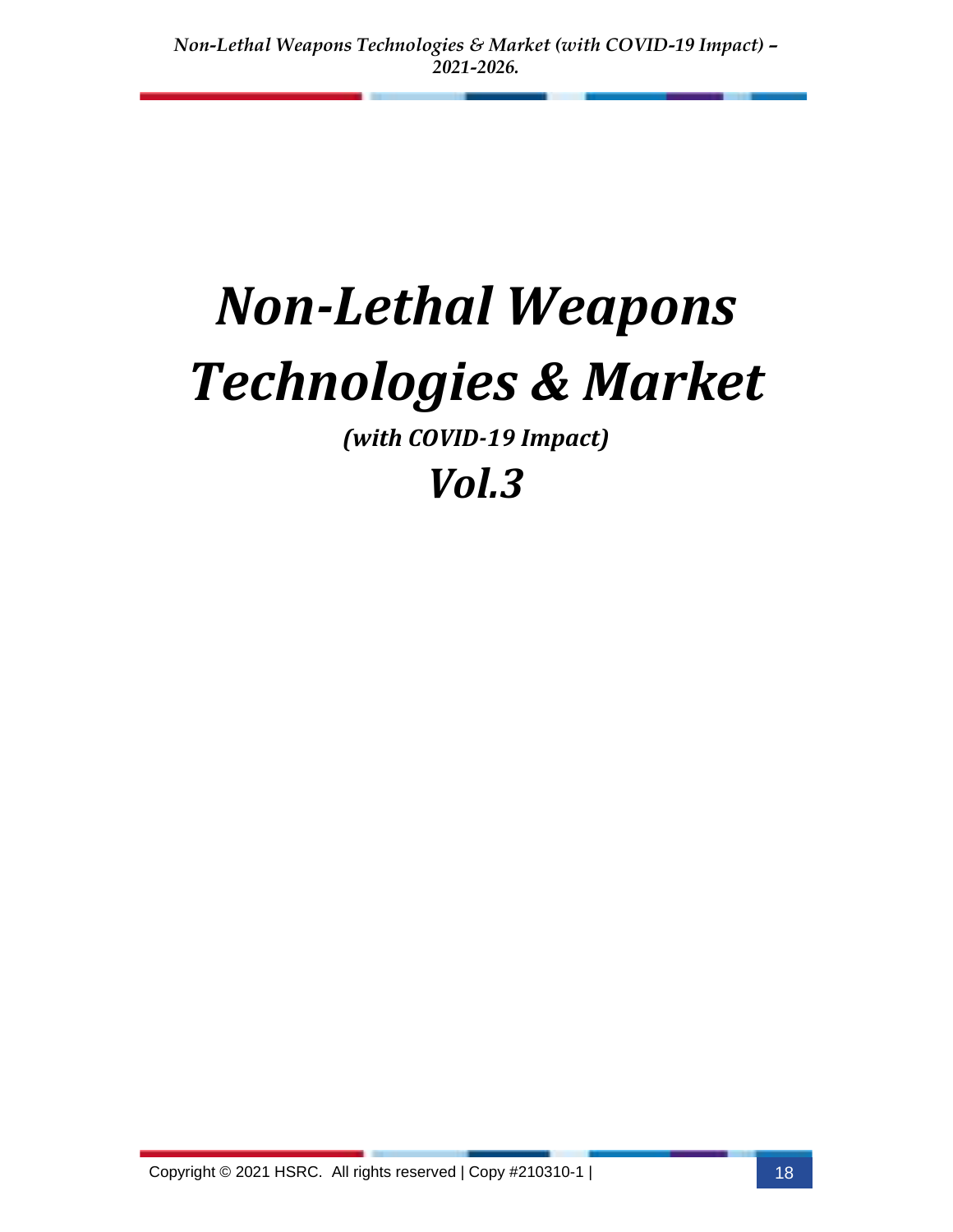### **Table of Contents**

| <b>VENDORS</b> |                                                          |     |
|----------------|----------------------------------------------------------|-----|
| 1.1            |                                                          |     |
| 1.2            |                                                          |     |
| 1.3            |                                                          |     |
| 1.4            |                                                          |     |
| 1.5            |                                                          |     |
| 1.6            |                                                          |     |
| 1.7            |                                                          |     |
| 1.8            |                                                          |     |
| 1.9            |                                                          |     |
| 1.10           |                                                          |     |
| 1.11           |                                                          |     |
| 1.12           |                                                          |     |
| 1.13           |                                                          |     |
| 1.14           |                                                          |     |
| 1.15           |                                                          |     |
| 1.16           |                                                          |     |
| 1.17           |                                                          |     |
| 1.18           |                                                          |     |
| 1.19           |                                                          |     |
| 1.20           |                                                          |     |
| 1.21           |                                                          |     |
| 1.22           |                                                          |     |
| 1.23           |                                                          |     |
| 1.24           |                                                          |     |
| 1.25           |                                                          |     |
| 1.26           |                                                          |     |
|                |                                                          |     |
|                |                                                          |     |
|                |                                                          |     |
|                |                                                          |     |
|                | 2 U.S. Market                                            | .38 |
| 2.1            |                                                          |     |
| 2.1.1          |                                                          |     |
| 2.1.2          | U.S. Public Safety & Homeland Security: Introduction  38 |     |
| 2.2            | U.S. Federal Homeland Security Related Organizations  41 |     |
| 2.2.1          |                                                          |     |
| 2.2.2          | Department of Homeland Security: Agencies and Units 43   |     |
| 2.2.3          | DHS - Transportation Security Administration (TSA) 46    |     |
| 2.2.4          | DHS - U.S. Customs & Border Protection (CBP) 48          |     |
| 2.2.5          | DHS - Federal Emergency Management Agency                |     |
|                |                                                          |     |
|                |                                                          |     |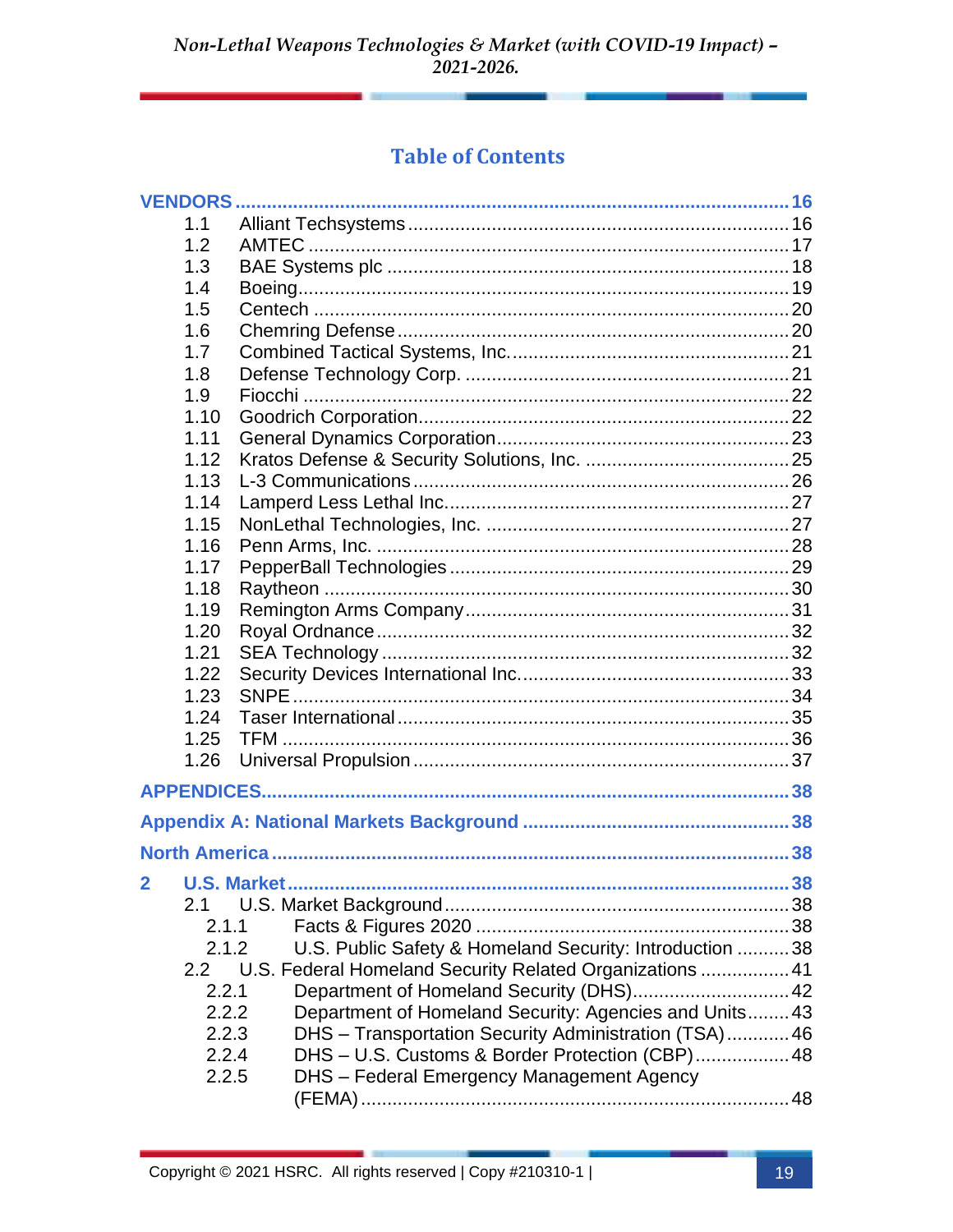|   | 2.2.6  | DHS - U.S. Immigration & Customs Enforcement (ICE) 49 |  |
|---|--------|-------------------------------------------------------|--|
|   | 2.2.7  |                                                       |  |
|   | 2.2.8  |                                                       |  |
|   | 2.2.9  | DHS - Science & Technology Directorate (S&T) 50       |  |
|   | 2.2.10 | DHS - Domestic Nuclear Detection Office (DNDO) 51     |  |
|   | 2.2.11 | DHS - U.S. Citizenship & Immigration Services         |  |
|   |        |                                                       |  |
|   | 2.2.12 | DHS - National Protection and Programs Directorate    |  |
|   |        |                                                       |  |
|   | 2.2.13 |                                                       |  |
|   | 2.2.14 |                                                       |  |
|   | 2.2.15 |                                                       |  |
|   | 2.3    |                                                       |  |
|   | 2.4    |                                                       |  |
|   | 2.4.1  | Air Passengers Checkpoint CCTV Support Program  65    |  |
|   | 2.4.2  |                                                       |  |
|   |        |                                                       |  |
|   | 2.5.1  |                                                       |  |
|   | 2.5.2  |                                                       |  |
|   |        |                                                       |  |
|   | 2.6.1  |                                                       |  |
|   | 2.6.2  |                                                       |  |
|   | 2.6.3  |                                                       |  |
|   | 2.6.4  |                                                       |  |
|   |        |                                                       |  |
|   | 2.7.1  |                                                       |  |
|   | 2.7.2  |                                                       |  |
|   | 2.7.3  |                                                       |  |
|   | 2.7.4  |                                                       |  |
|   |        |                                                       |  |
|   | 2.8.1  |                                                       |  |
|   | 2.8.2  | Land Transportation Security: Background  81          |  |
|   | 2.8.3  |                                                       |  |
|   | 2.9    |                                                       |  |
|   | 2.9.1  |                                                       |  |
|   | 2.9.2  | U.S. Energy Sector Security: Background 83            |  |
|   |        |                                                       |  |
|   | 2.10.1 |                                                       |  |
|   | 2.10.2 | U.S. Natural & Manmade Disaster Mitigation  85        |  |
| 3 |        |                                                       |  |
|   | 3.1    |                                                       |  |
|   | 3.1.1  |                                                       |  |
|   | 3.1.2  |                                                       |  |
|   | 3.1.3  |                                                       |  |
|   |        |                                                       |  |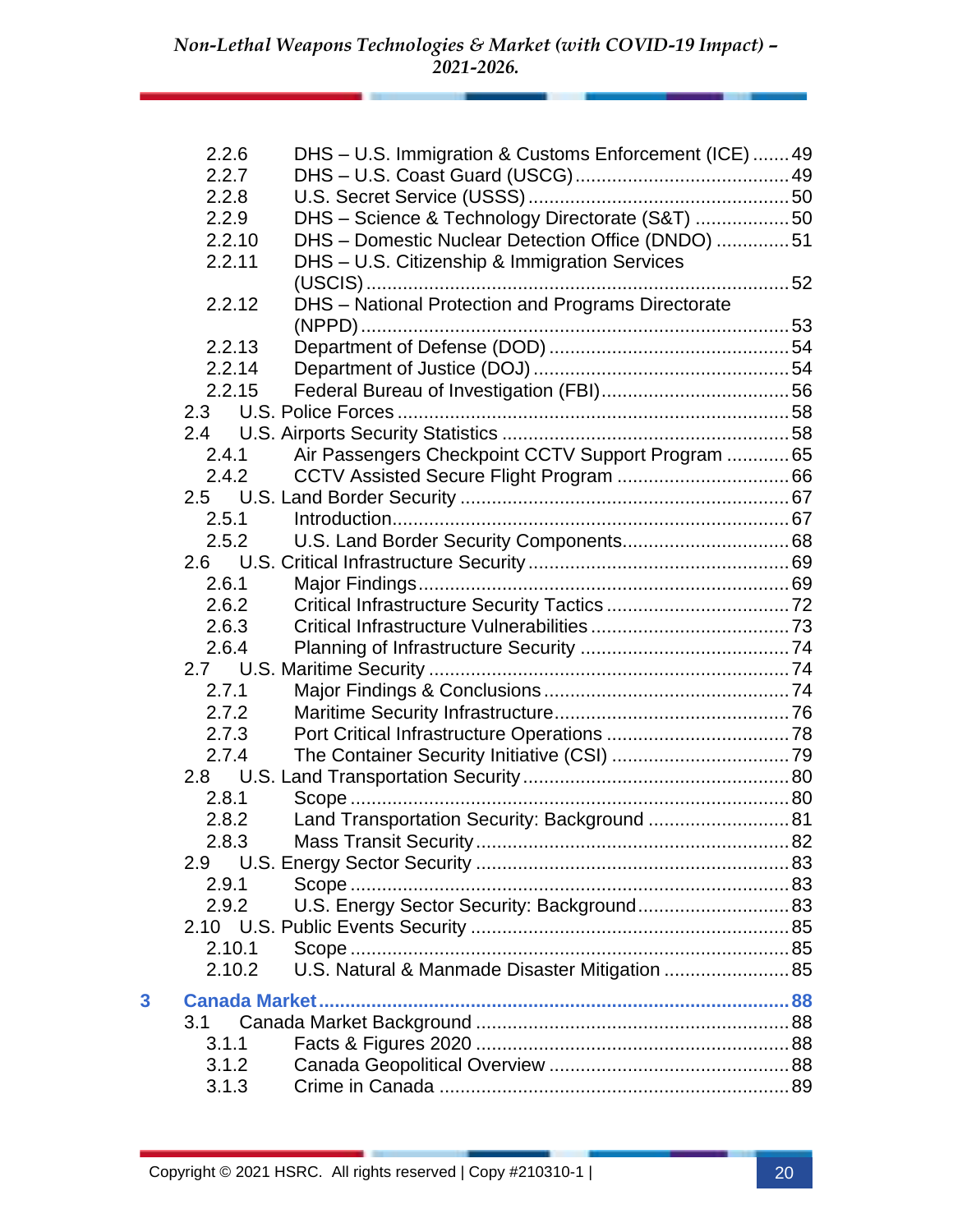|   | 3.1.4    | Canada's Counter Terror & Law Enforcement                  |  |
|---|----------|------------------------------------------------------------|--|
|   | 3.1.5    | Canada's Homeland Security & Public Safety Agencies  90    |  |
|   | 3.1.6    |                                                            |  |
|   | 3.1.7    |                                                            |  |
|   | 3.1.8    |                                                            |  |
|   | 3.1.9    |                                                            |  |
|   | 3.1.10   |                                                            |  |
|   |          |                                                            |  |
| 4 |          |                                                            |  |
|   | 4.1      |                                                            |  |
|   | 4.1.1    |                                                            |  |
|   | 4.1.2    |                                                            |  |
|   | 4.1.3    | Mexico Homeland Security & Public Safety Industry 96       |  |
|   | 4.1.4    |                                                            |  |
|   | 4.1.5    | Mexico's Counter Terror Legislation & Law                  |  |
|   |          |                                                            |  |
|   | 4.1.6    | Mexico's Homeland Security & Public Safety Agencies  102   |  |
|   | 4.1.7    |                                                            |  |
|   | 4.1.8    |                                                            |  |
|   | 4.1.8.1  | Center for Research and National Security  104             |  |
|   | 4.1.8.2  |                                                            |  |
|   | 4.1.9    |                                                            |  |
|   | 4.1.10   |                                                            |  |
|   | 4.1.10.1 | Mexico's Urban Crime and Insurgency  105                   |  |
|   | 4.1.10.2 |                                                            |  |
|   | 4.1.11   |                                                            |  |
| 5 |          |                                                            |  |
|   | 5.1      |                                                            |  |
|   | 5.1.1    |                                                            |  |
|   | 5.1.2    |                                                            |  |
|   | 5.1.3    | Brazil Homeland Security & Public Safety Industry  111     |  |
|   | 5.1.4    |                                                            |  |
|   | 5.1.5    |                                                            |  |
|   | 5.1.6    | Brazil's Counter Terror Legislation & Law Enforcement  114 |  |
|   | 5.1.7    | Brazil's Homeland Security & Public Safety Agencies 114    |  |
|   | 5.1.8    |                                                            |  |
|   | 5.1.9    |                                                            |  |
|   | 5.1.9.1  |                                                            |  |
|   | 5.1.10   |                                                            |  |
|   | 5.1.11   |                                                            |  |
|   | 5.1.12   |                                                            |  |
|   | 5.1.13   |                                                            |  |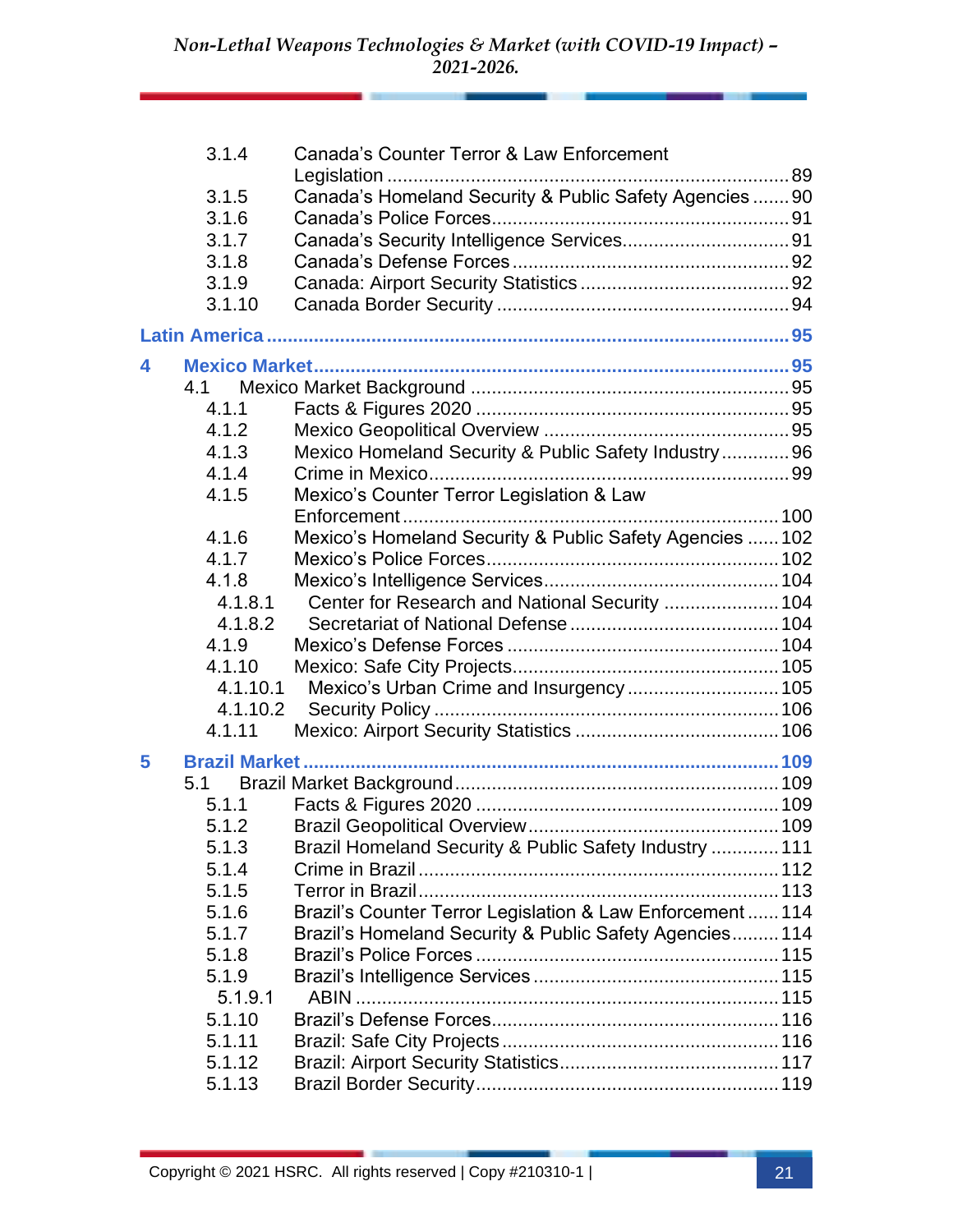| 6              |                      |                                                                |  |
|----------------|----------------------|----------------------------------------------------------------|--|
|                | 6.1                  |                                                                |  |
|                | 6.1.1                |                                                                |  |
|                | 6.1.2                |                                                                |  |
|                | 6.1.3                |                                                                |  |
|                | 6.1.4                | UK Homeland Security & Public Safety: Market                   |  |
|                |                      |                                                                |  |
|                | 6.1.5                | UK National Security Risk Assessment 125                       |  |
|                | 6.1.6                |                                                                |  |
|                | 6.1.7                |                                                                |  |
|                | 6.1.7.1              | UK Homeland Security and Public Safety Strategy  128           |  |
|                | 6.1.7.2              |                                                                |  |
|                | 6.1.7.3              |                                                                |  |
|                | 6.1.8                | The UK Homeland Security & Public Safety Agencies  130         |  |
|                | 6.1.9                |                                                                |  |
|                | 6.1.10               |                                                                |  |
|                | 6.1.10.1             |                                                                |  |
|                | 6.1.10.2             | National Domestic Extremism & Disorder Intelligence            |  |
|                |                      |                                                                |  |
|                | 6.1.10.3             |                                                                |  |
|                | 6.1.10.4             | National Ballistics Intelligence Service (NABIS) 133           |  |
|                | 6.1.10.5             | National Fraud Intelligence Bureau (NFIB)  133                 |  |
|                | 6.1.10.6             |                                                                |  |
|                | 6.1.10.7             |                                                                |  |
|                | 6.1.10.8             | Government Communications Headquarters (GCHQ) 134              |  |
|                | 6.1.10.9             |                                                                |  |
|                | 6.1.10.10            | The Parliament Intelligence and Security Committee  136        |  |
|                | 6.1.10.11            |                                                                |  |
|                |                      | 6.1.10.12 Office for Security and Counter-Terrorism (OSCT) 136 |  |
|                |                      |                                                                |  |
|                | 6.1.11               |                                                                |  |
|                | 6.1.12               |                                                                |  |
|                | 6.1.12.1             |                                                                |  |
|                | 6.1.12.2<br>6.1.12.3 |                                                                |  |
|                |                      |                                                                |  |
|                | 6.1.12.4             |                                                                |  |
|                | 6.1.13<br>6.1.14     |                                                                |  |
|                | 6.1.14.1             |                                                                |  |
|                | 6.1.14.2             |                                                                |  |
|                | 6.1.14.3             |                                                                |  |
|                |                      |                                                                |  |
| $\overline{7}$ |                      |                                                                |  |
|                | 7.1                  |                                                                |  |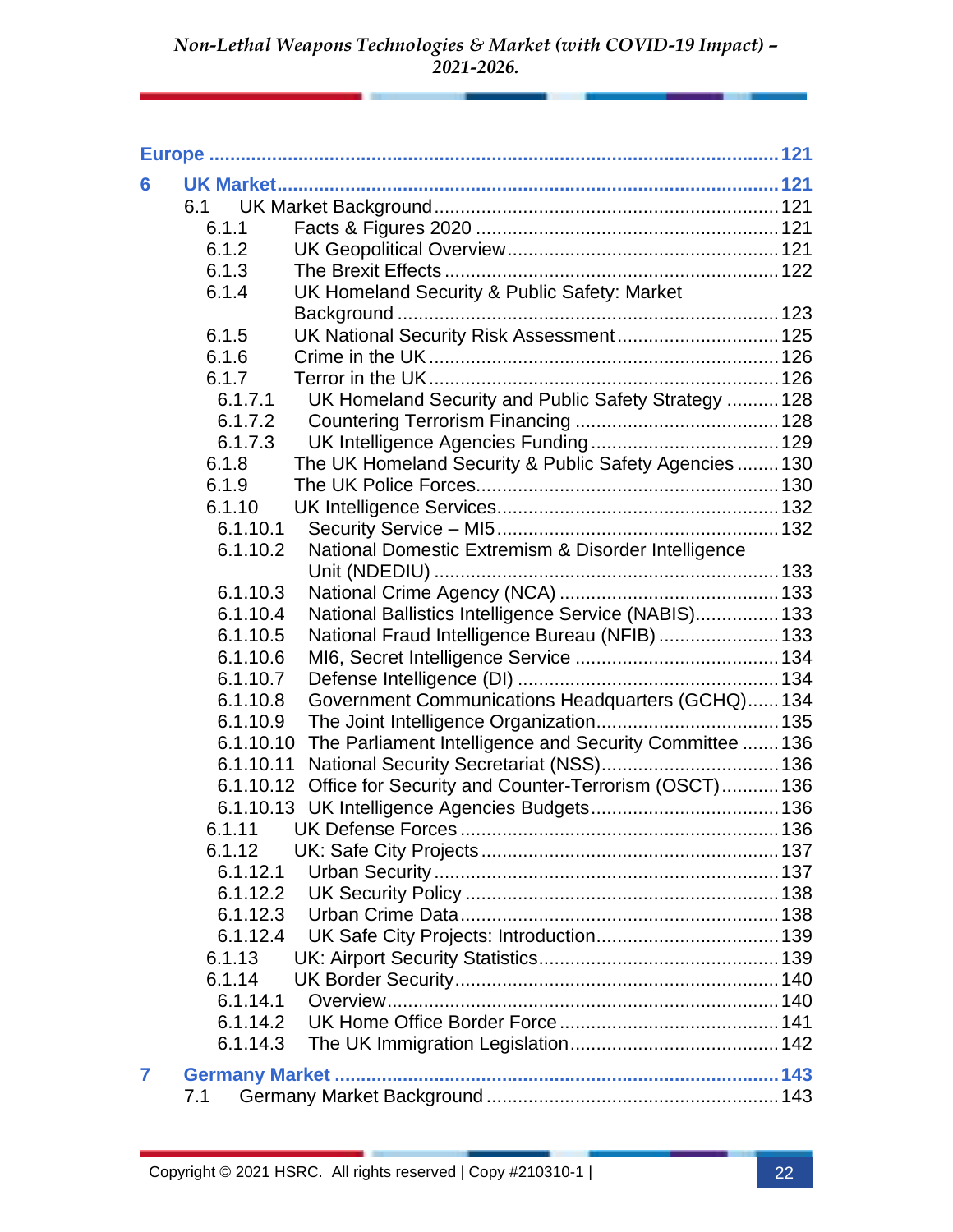|   | 7.1.1    |                                                            |  |
|---|----------|------------------------------------------------------------|--|
|   | 7.1.2    |                                                            |  |
|   | 7.1.3    | Germany: Economy, Immigration & Terror  143                |  |
|   | 7.1.4    | Germany Homeland Security & Public Safety Industry  146    |  |
|   | 7.1.5    |                                                            |  |
|   | 7.1.6    |                                                            |  |
|   | 7.1.7    | Germany's Counter Terror Legislation & Law                 |  |
|   |          |                                                            |  |
|   | 7.1.7.1  | Germany Approach to Homeland Security and Public           |  |
|   | 7.1.8    | Germany's Homeland Security & Public Safety                |  |
|   |          |                                                            |  |
|   | 7.1.9    |                                                            |  |
|   | 7.1.9.1  |                                                            |  |
|   | 7.1.9.2  | GSG 9 - Special Operations & Counterterrorism Unit 152     |  |
|   | 7.1.9.3  | ASSIK - Special Task Force Protection in Crisis Areas  153 |  |
|   | 7.1.9.4  |                                                            |  |
|   | 7.1.9.5  |                                                            |  |
|   | 7.1.9.6  |                                                            |  |
|   | 7.1.9.7  |                                                            |  |
|   | 7.1.9.8  | SEK - State Special Operations Command Part of             |  |
|   |          |                                                            |  |
|   | 7.1.9.9  | MEK - Mobile Task Force units, Part of Criminal            |  |
|   |          |                                                            |  |
|   | 7.1.10   |                                                            |  |
|   | 7.1.10.1 |                                                            |  |
|   | 7.1.10.2 | Federal Office for the Protection of the                   |  |
|   |          |                                                            |  |
|   | 7.1.10.3 | Military Counterintelligence Service (MAD)  156            |  |
|   | 7.1.10.4 | The State Office for the Protection of the Constitution157 |  |
|   | 7.1.11   |                                                            |  |
|   | 7.1.12   |                                                            |  |
|   |          |                                                            |  |
|   | 7.1.12.2 |                                                            |  |
|   | 7.1.12.3 |                                                            |  |
|   | 7.1.12.4 | German Safe City Market Eco-System  159                    |  |
|   | 7.1.13   |                                                            |  |
|   | 7.1.14   |                                                            |  |
|   | 7.1.14.1 |                                                            |  |
|   | 7.1.14.2 | Automated Border Control (ABC) Gates 163                   |  |
| 8 |          |                                                            |  |
|   | 8.1      |                                                            |  |
|   | 8.1.1    |                                                            |  |
|   | 8.1.2    |                                                            |  |
|   | 8.1.3    | France Homeland Security & Public Safety Industry  166     |  |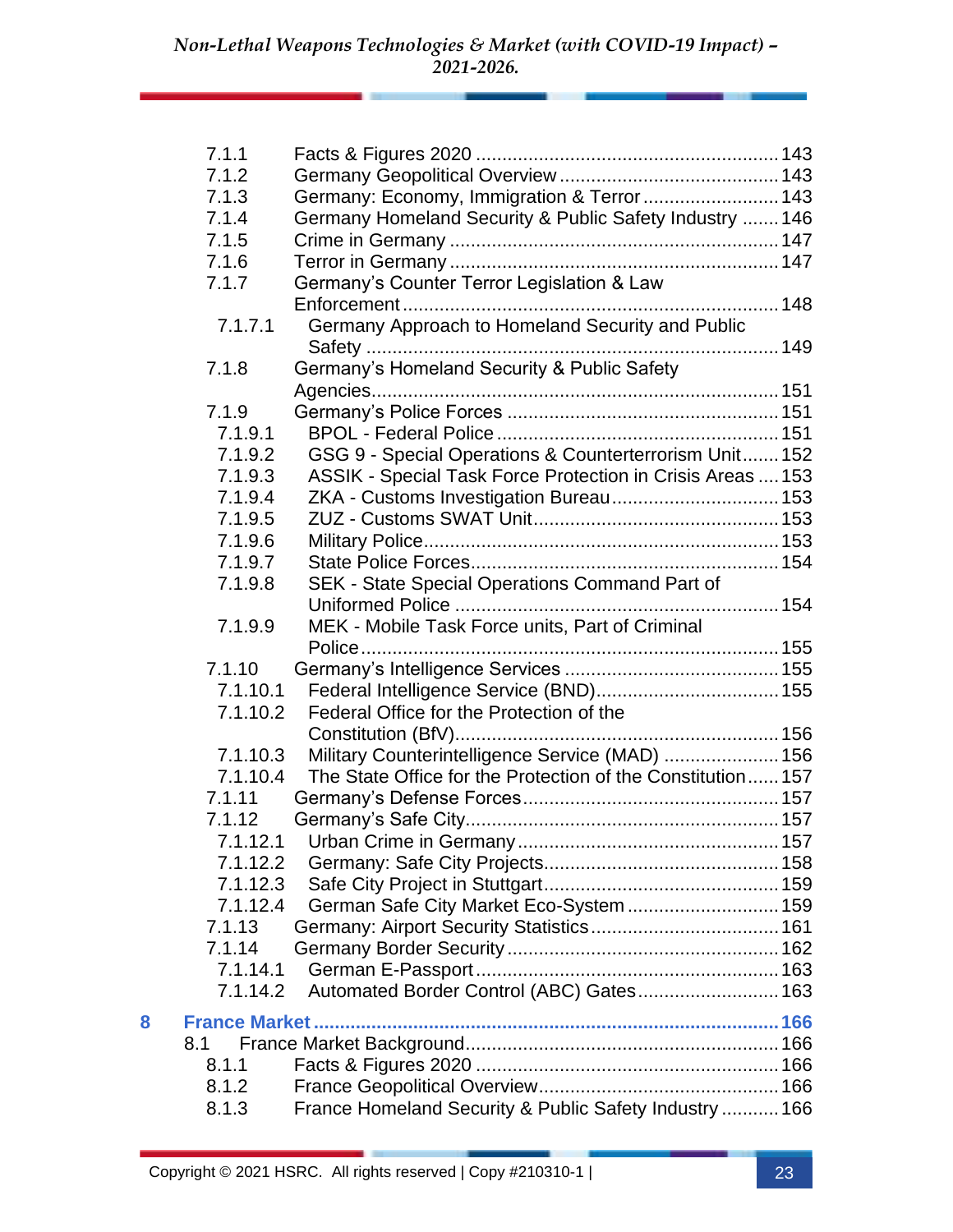|   | 8.1.4    |                                                           |  |
|---|----------|-----------------------------------------------------------|--|
|   | 8.1.5    |                                                           |  |
|   | 8.1.6    | France's Terror Threats & Counter Terror Strategy 172     |  |
|   | 8.1.6.1  |                                                           |  |
|   | 8.1.6.2  | 2015-2018 Counter Terror Policy Transformation 173        |  |
|   | 8.1.6.3  |                                                           |  |
|   | 8.1.7    |                                                           |  |
|   | 8.1.8    | France's Homeland Security & Public Safety Agencies 178   |  |
|   | 8.1.9    |                                                           |  |
|   | 8.1.9.1  |                                                           |  |
|   | 8.1.9.2  | Research, Assistance, Intervention, Deterrence            |  |
|   |          |                                                           |  |
|   | 8.1.9.3  | National Police Intervention Groups (GIPN)  180           |  |
|   | 8.1.9.4  |                                                           |  |
|   | 8.1.9.5  |                                                           |  |
|   | 8.1.9.6  |                                                           |  |
|   | 8.1.9.7  | National Gendarmerie Intervention Group  181              |  |
|   | 8.1.9.8  |                                                           |  |
|   | 8.1.10   |                                                           |  |
|   | 8.1.10.1 | Domestic Counter-terrorism & Counter-espionage            |  |
|   |          |                                                           |  |
|   | 8.1.10.2 | Central Directorate of the Judicial Police (DCPJ)  183    |  |
|   | 8.1.10.3 | General Directorate for External Security (DGSE) 184      |  |
|   | 8.1.10.4 | Directorate of Protection and Defense Security            |  |
|   | 8.1.10.5 | Directorate of Military Intelligence (DRM)  185           |  |
|   | 8.1.10.6 |                                                           |  |
|   | 8.1.10.7 | Inter-Departmental Coordination on Terrorism Matters  185 |  |
|   | 8.1.11   |                                                           |  |
|   | 8.1.12   |                                                           |  |
|   | 8.1.13   |                                                           |  |
|   | 8.1.14   |                                                           |  |
|   | 8.1.14.1 |                                                           |  |
|   | 8.1.14.2 |                                                           |  |
|   | 8.1.14.3 |                                                           |  |
|   | 8.1.14.4 |                                                           |  |
| 9 |          |                                                           |  |
|   | 9.1      |                                                           |  |
|   | 9.1.1    |                                                           |  |
|   | 9.1.2    |                                                           |  |
|   | 9.1.3    |                                                           |  |
|   | 9.1.4    |                                                           |  |
|   | 9.1.5    |                                                           |  |
|   | 9.1.6    | Italy's Counter Terror Legislation & Law Enforcement  200 |  |
|   | 9.1.7    | Italy's Homeland Security & Public Safety Agencies  201   |  |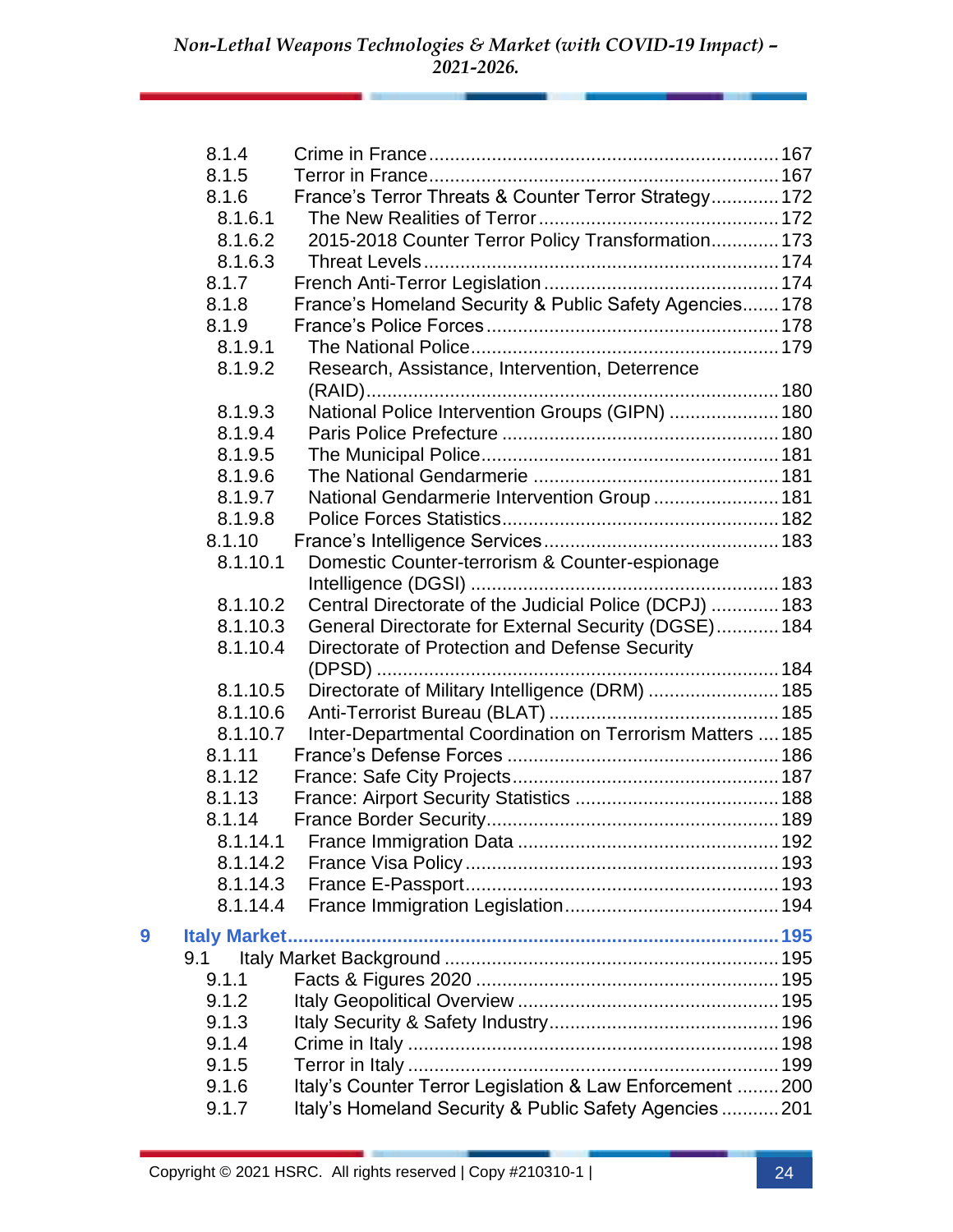|    | 9.1.8   |                                                        |  |
|----|---------|--------------------------------------------------------|--|
|    | 9.1.9   |                                                        |  |
|    | 9.1.9.1 | Internal Information and Security Agency (AISI)204     |  |
|    | 9.1.9.2 | External Intelligence and Security Agency (AISE) 204   |  |
|    | 9.1.9.3 | Department of Information for Security (DIS)205        |  |
|    | 9.1.9.4 | Interministerial Committee for the Security of the     |  |
|    |         |                                                        |  |
|    | 9.1.10  |                                                        |  |
|    | 9.1.11  |                                                        |  |
| 10 |         |                                                        |  |
|    |         |                                                        |  |
|    | 10.1.1  |                                                        |  |
|    | 10.1.2  |                                                        |  |
|    | 10.1.3  | Sweden Homeland Security & Public Safety Industry  209 |  |
|    | 10.1.4  |                                                        |  |
|    | 10.1.5  |                                                        |  |
|    | 10.1.6  | Sweden's Counter Terror Legislation & Law              |  |
|    |         |                                                        |  |
|    | 10.1.7  | Sweden's Homeland Security & Public Safety Agencies212 |  |
|    | 10.1.8  |                                                        |  |
|    | 10.1.9  |                                                        |  |
|    | 10.1.10 |                                                        |  |
|    | 10.1.11 |                                                        |  |
|    | 10.1.12 |                                                        |  |
| 11 |         |                                                        |  |
|    | 11.1    |                                                        |  |
|    | 11.1.1  |                                                        |  |
|    | 11.1.2  |                                                        |  |
|    | 11.1.3  | Denmark Security & Public Safety Industry215           |  |
|    | 11.1.4  |                                                        |  |
|    | 11.1.5  |                                                        |  |
|    | 11.1.6  | Denmark's Counter Terror Legislation & Law             |  |
|    |         |                                                        |  |
|    | 11.1.7  |                                                        |  |
|    | 11.1.8  |                                                        |  |
|    | 11.1.9  |                                                        |  |
|    | 11.1.10 |                                                        |  |
|    |         |                                                        |  |
| 12 |         |                                                        |  |
|    | 12.1    | Turkey Public Safety & Homeland Security Market        |  |
|    |         |                                                        |  |
|    | 12.1.1  |                                                        |  |
|    | 12.1.2  | Turkey Homeland Security & Public Safety Market221     |  |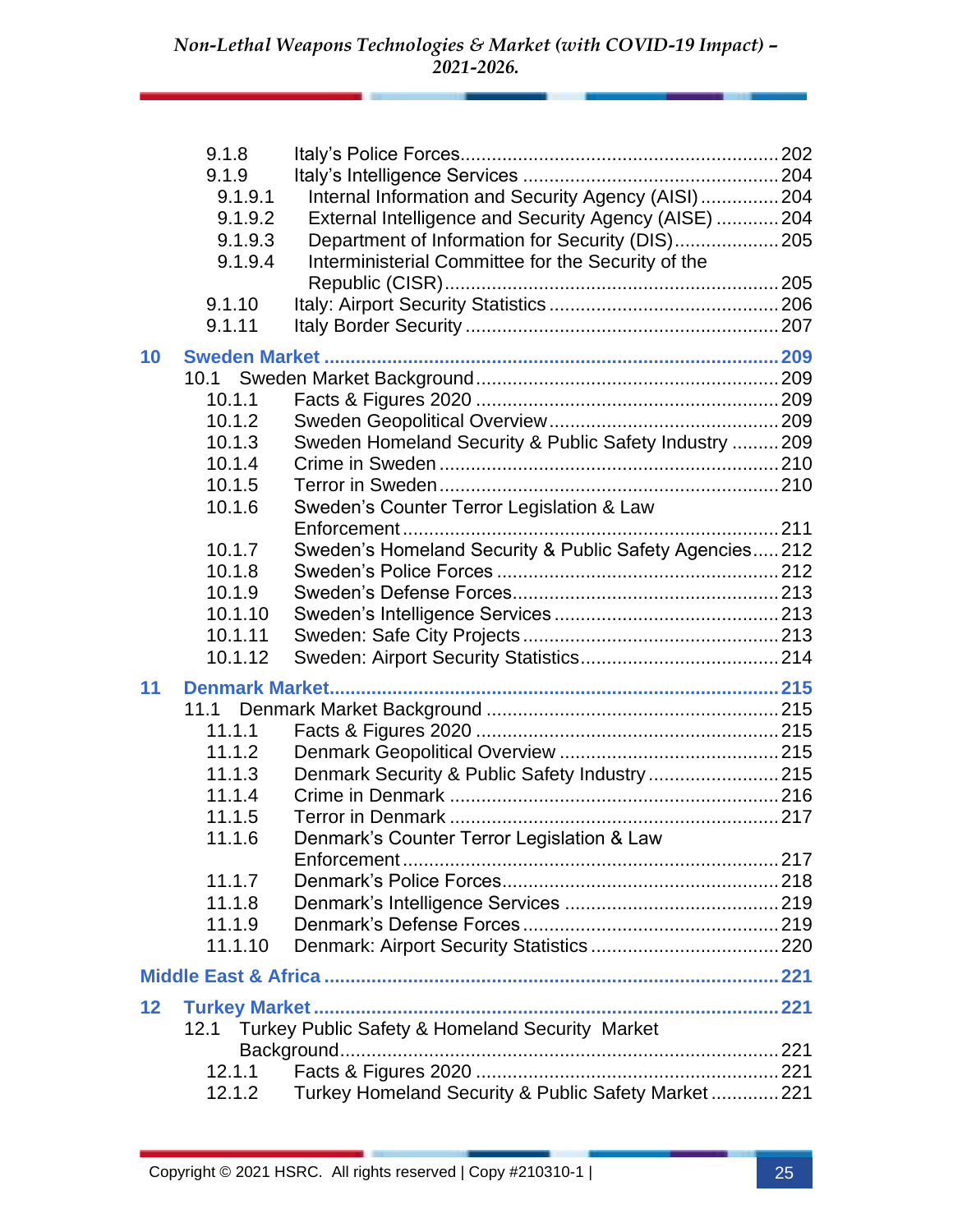|    | 12.1.3   |                                                            |  |
|----|----------|------------------------------------------------------------|--|
|    | 12.1.4   |                                                            |  |
|    | 12.1.5   |                                                            |  |
|    | 12.1.6   | Turkey's Counter Terror Legislation & Law Enforcement  225 |  |
|    | 12.1.7   | Turkey's Homeland Security & Public Safety Agencies 225    |  |
|    | 12.1.8   |                                                            |  |
|    | 12.1.9   |                                                            |  |
|    | 12.1.9.1 | The National Intelligence Organization (MIT) 227           |  |
|    | 12.1.10  |                                                            |  |
|    | 12.1.11  |                                                            |  |
|    | 12.1.12  |                                                            |  |
| 13 |          |                                                            |  |
|    | 13.1     |                                                            |  |
|    | 13.1.1   |                                                            |  |
|    | 13.1.2   | Saudi Arabia Homeland Security & Public Safety             |  |
|    |          |                                                            |  |
|    | 13.1.3   |                                                            |  |
|    | 13.1.4   |                                                            |  |
|    | 13.1.5   | Saudi Arabia's Counter Terror Legislation & Law            |  |
|    |          |                                                            |  |
|    | 13.1.6   | Saudi Arabia's Homeland Security & Public Safety           |  |
|    |          |                                                            |  |
|    | 13.1.6.1 |                                                            |  |
|    | 13.1.6.2 |                                                            |  |
|    | 13.1.6.3 |                                                            |  |
|    | 13.1.7   |                                                            |  |
|    | 13.1.8   |                                                            |  |
|    | 13.1.8.1 |                                                            |  |
|    | 13.1.8.2 | General Investigation Directorate (GID or Mabahith)240     |  |
|    | 13.1.9   |                                                            |  |
|    | 13.1.9.1 |                                                            |  |
|    | 13.1.9.2 |                                                            |  |
|    | 13.1.10  |                                                            |  |
|    |          | 13.1.10.1 Saudi Arabia - 34 Ongoing and Future Safe Cities |  |
|    |          | Projects                                                   |  |
|    |          |                                                            |  |
|    | 13.1.11  | Saudi Arabia: Airport Security Statistics  247             |  |
|    | 13.1.12  |                                                            |  |
|    |          |                                                            |  |
| 14 |          |                                                            |  |
|    |          |                                                            |  |
|    | 14.1.1   |                                                            |  |
|    | 14.1.2   | UAE Homeland Security & Public Safety Market248            |  |
|    | 14.1.3   |                                                            |  |
|    | 14.1.4   |                                                            |  |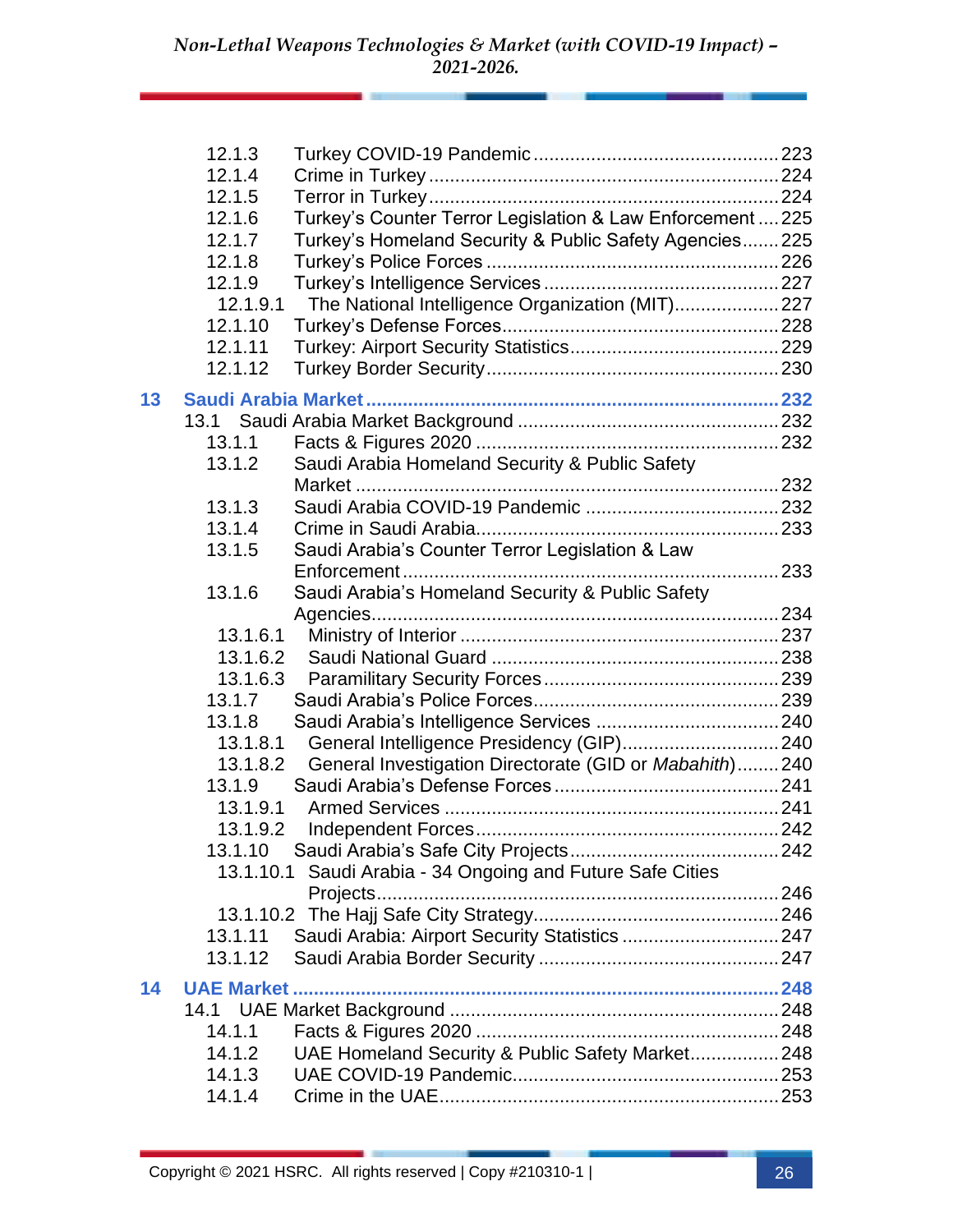|    | 14.1.5               |                                                            |  |
|----|----------------------|------------------------------------------------------------|--|
|    | 14.1.6               | UAE's Counter Terror Legislation & Law Enforcement 254     |  |
|    | 14.1.7               | UAE's Homeland Security & Public Safety Agencies  256      |  |
|    | 14.1.8               |                                                            |  |
|    | 14.1.9               |                                                            |  |
|    | 14.1.10              |                                                            |  |
|    |                      |                                                            |  |
|    | 14.1.11              |                                                            |  |
|    | 14.1.12              |                                                            |  |
|    | 14.1.13              |                                                            |  |
| 15 |                      |                                                            |  |
|    | 15.1                 |                                                            |  |
|    | 15.1.1               |                                                            |  |
|    | 15.1.2               | Qatar Homeland Security & Public Safety Market  264        |  |
|    | 15.1.3               |                                                            |  |
|    | 15.1.4               |                                                            |  |
|    | 15.1.5               |                                                            |  |
|    | 15.1.6               | Qatar's Counter Terror Legislation & Law Enforcement268    |  |
|    | 15.1.7               |                                                            |  |
|    | 15.1.8               |                                                            |  |
|    | 15.1.9               |                                                            |  |
|    | 15.1.10              |                                                            |  |
|    | 15.1.11              |                                                            |  |
|    | 15.1.12              |                                                            |  |
| 16 |                      |                                                            |  |
|    | 16.1                 |                                                            |  |
|    | 16.1.1               |                                                            |  |
|    | 16.1.2               | Kuwait Homeland Security & Public Safety Market  275       |  |
|    | 16.1.3               |                                                            |  |
|    | 16.1.4               |                                                            |  |
|    | 16.1.5               | Kuwait's Counter Terror Legislation & Law Enforcement  277 |  |
|    | 16.1.6               | Kuwait's Homeland Security & Public Safety Agencies277     |  |
|    | 16.1.7               |                                                            |  |
|    | 16.1.8               |                                                            |  |
|    | 16.1.9               |                                                            |  |
|    | 16.1.10              |                                                            |  |
|    | 16.1.11              |                                                            |  |
|    | 16.1.12              |                                                            |  |
|    | <b>Asia Pacific.</b> |                                                            |  |
|    |                      |                                                            |  |
| 17 |                      |                                                            |  |
|    | 17.1                 |                                                            |  |
|    | 17.1.1               |                                                            |  |
|    | 17.1.2               | India Homeland Security & Public Safety Market  282        |  |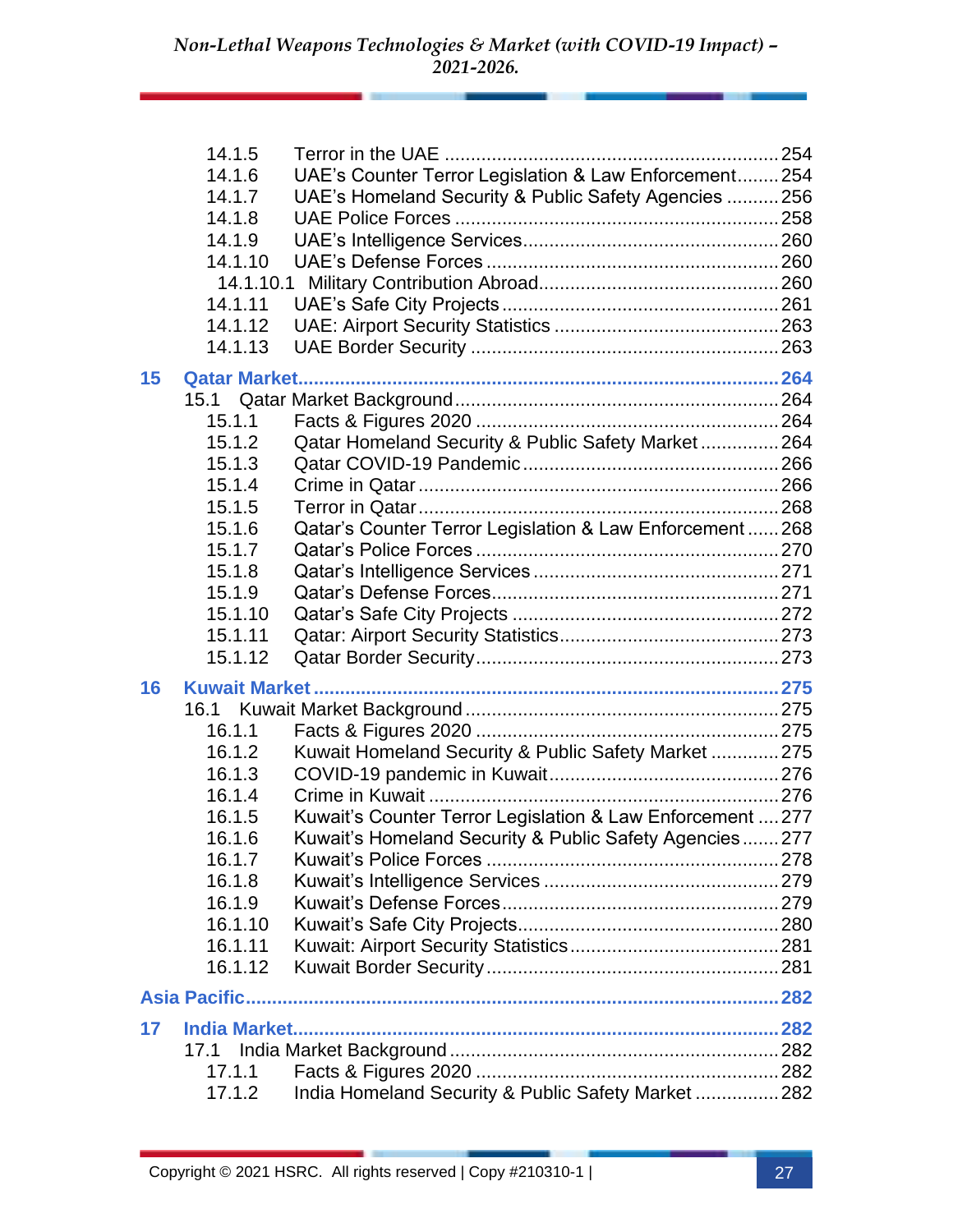|    | 17.1.3   |                                                           |  |
|----|----------|-----------------------------------------------------------|--|
|    | 17.1.4   |                                                           |  |
|    | 17.1.4.1 |                                                           |  |
|    | 17.1.4.2 |                                                           |  |
|    | 17.1.4.3 |                                                           |  |
|    | 17.1.5   |                                                           |  |
|    | 17.1.6   | India's Counter Terror Legislation & Law Enforcement  288 |  |
|    | 17.1.7   | India's Homeland Security & Public Safety Agencies289     |  |
|    | 17.1.8   |                                                           |  |
|    | 17.1.9   |                                                           |  |
|    | 17.1.10  |                                                           |  |
|    |          |                                                           |  |
|    |          |                                                           |  |
|    | 17.1.11  |                                                           |  |
|    | 17.1.12  |                                                           |  |
|    | 17.1.13  |                                                           |  |
|    | 17.1.14  |                                                           |  |
| 18 |          |                                                           |  |
|    | 18.1     |                                                           |  |
|    | 18.1.1   |                                                           |  |
|    | 18.1.2   |                                                           |  |
|    | 18.1.3   |                                                           |  |
|    | 18.1.4   |                                                           |  |
|    | 18.1.5   |                                                           |  |
|    | 18.1.6   | China Homeland Security & Public Safety Market310         |  |
|    | 18.1.7   |                                                           |  |
|    | 18.1.8   |                                                           |  |
|    | 18.1.9   | China's Counter Terror Legislation & Law Enforcement 313  |  |
|    | 18.1.10  | China's Homeland Security & Public Safety Agencies  315   |  |
|    | 18.2     | National Security Commission of the Communist Party of    |  |
|    |          |                                                           |  |
|    | 18.3     |                                                           |  |
|    | 18.3.1   |                                                           |  |
|    | 18.3.2   |                                                           |  |
|    | 18.3.3   |                                                           |  |
|    | 18.3.4   |                                                           |  |
|    | 18.3.5   |                                                           |  |
|    | 18.3.6   |                                                           |  |
|    | 18.3.7   |                                                           |  |
|    | 18.3.8   |                                                           |  |
|    | 18.3.8.1 |                                                           |  |
|    | 18.3.8.2 |                                                           |  |
|    | 18.3.8.3 |                                                           |  |
|    | 18.3.8.4 | China's 200 Largest Safe City Projects 331                |  |
|    | 18.3.9   |                                                           |  |
|    |          |                                                           |  |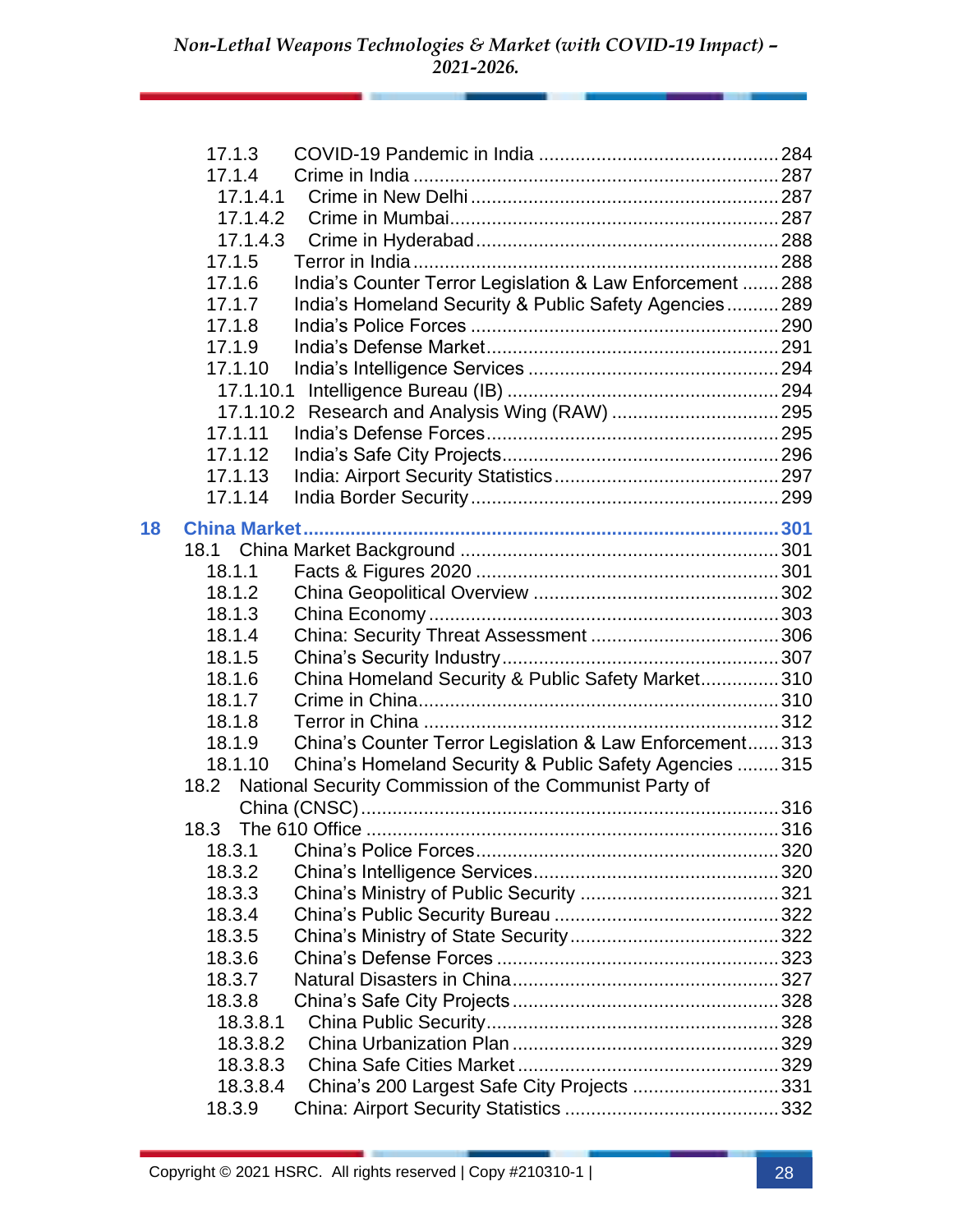|          | 18.3.10                                                                                                                                                 |                                                                                                                                                                |  |
|----------|---------------------------------------------------------------------------------------------------------------------------------------------------------|----------------------------------------------------------------------------------------------------------------------------------------------------------------|--|
| 19<br>20 | 19.1<br>19.1.1<br>19.1.2<br>19.1.3<br>19.1.4<br>19.1.5<br>19.1.6<br>19.1.7<br>19.1.7.1<br>19.1.8<br>19.1.9<br>19.1.10<br>19.1.11                        | South Korea Homeland Security & Public Safety Market340<br>South Korea's Homeland Security & Public Safety                                                     |  |
|          | 20.1<br>20.1.1<br>20.1.2<br>20.1.3<br>20.1.4<br>20.1.5<br>20.1.6<br>20.1.7<br>20.1.7.1<br>20.1.7.2<br>20.1.8<br>20.1.9<br>20.1.10<br>20.1.11<br>20.1.12 | Japan Homeland Security & Public Safety Market  349<br>Japan's Homeland Security & Public Safety Agencies351<br>Public Security Intelligence Agency (PSIA) 352 |  |
| 21       |                                                                                                                                                         | <b>Appendix B: Post Coronavirus Pandemic Global Security</b>                                                                                                   |  |
| 22       |                                                                                                                                                         | Appendix C: Global Risks 2020: A Regional Perceptive 364                                                                                                       |  |
| 23       |                                                                                                                                                         | Appendix D: Global Geopolitical Scenario: 2026 Outlook  368                                                                                                    |  |
| 24       |                                                                                                                                                         |                                                                                                                                                                |  |
| 25       | 25.1<br>25.2<br>25.2.1<br>25.2.2                                                                                                                        |                                                                                                                                                                |  |